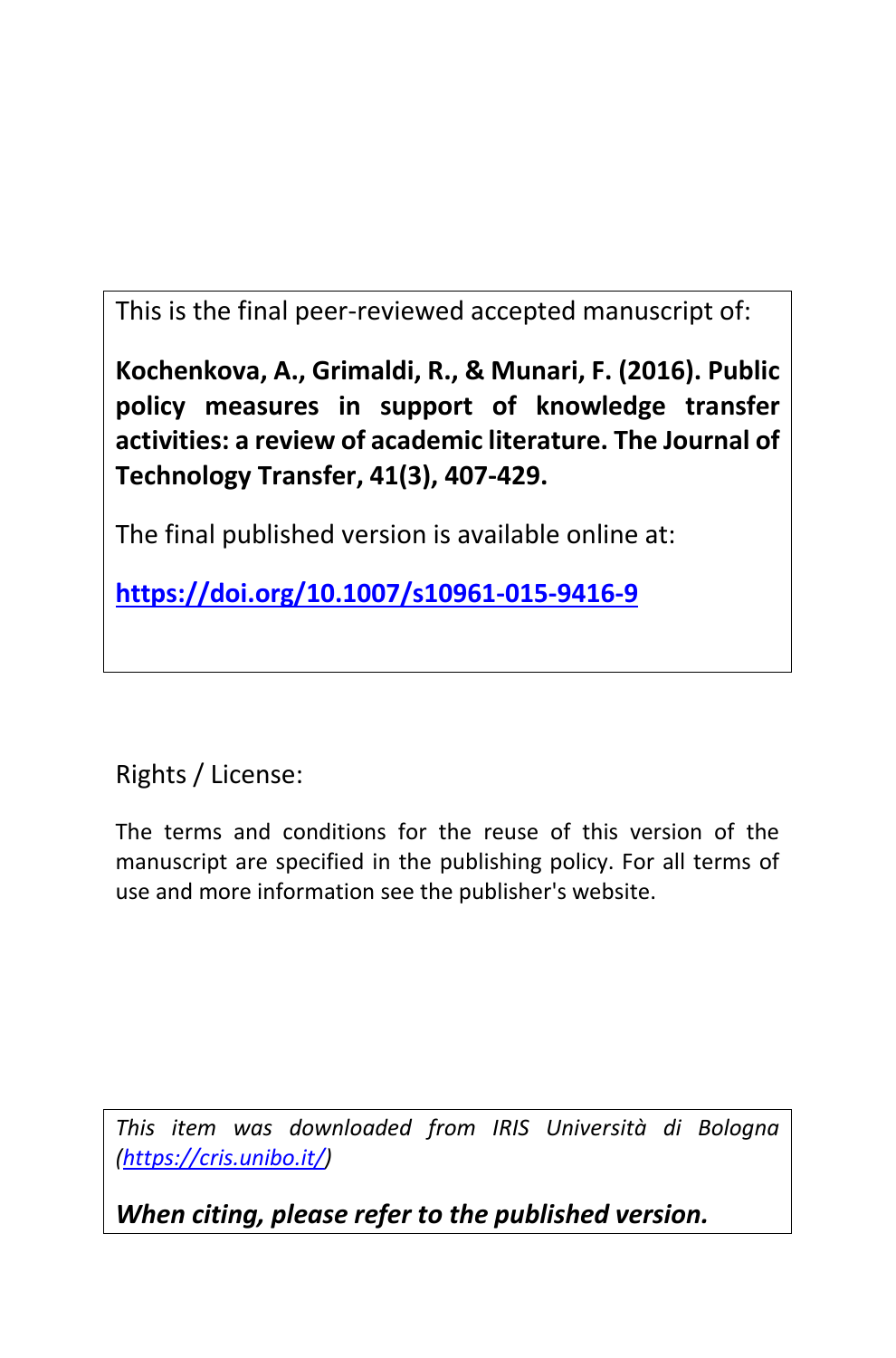# Public policy measures in support of knowledge transfer activities: a review of academic literature

Anna Kochenkova<sup>1</sup> Rosa Grimaldi<sup>1</sup> Federico Munari<sup>1</sup>

Abstract Despite the wealth of academic studies that analyze different policy measures and initiatives implemented by national or regional governments to support knowledge transfer from academia to industry, scant systematization efforts seek to integrate these disparate lines of research. The systematic review of academic studies on public policy measures in support of technology transfer presented by this article suggests a literature classification based on two dimensions: the type of policy measure analyzed, and the focus of the study (i.e., policy design vs. impact assessment). On the basis of this comprehensive review, we summarize the lessons learned thus far, identify research gaps that continue to limit insights into public policy measures for technology transfer, and highlight directions for further research.

Keywords Public policy measures · Government support of technology transfer · Commercialization of university research - Knowledge transfer from academia to industry

**JEL Classification** M13 · O31 · O38

## 1 Introduction

National governments and regional authorities actively seek to encourage technology transfer activities from universities to industry, often in line with the increased emphasis on the ''third mission'' of universities, which is to sustain and develop national and regional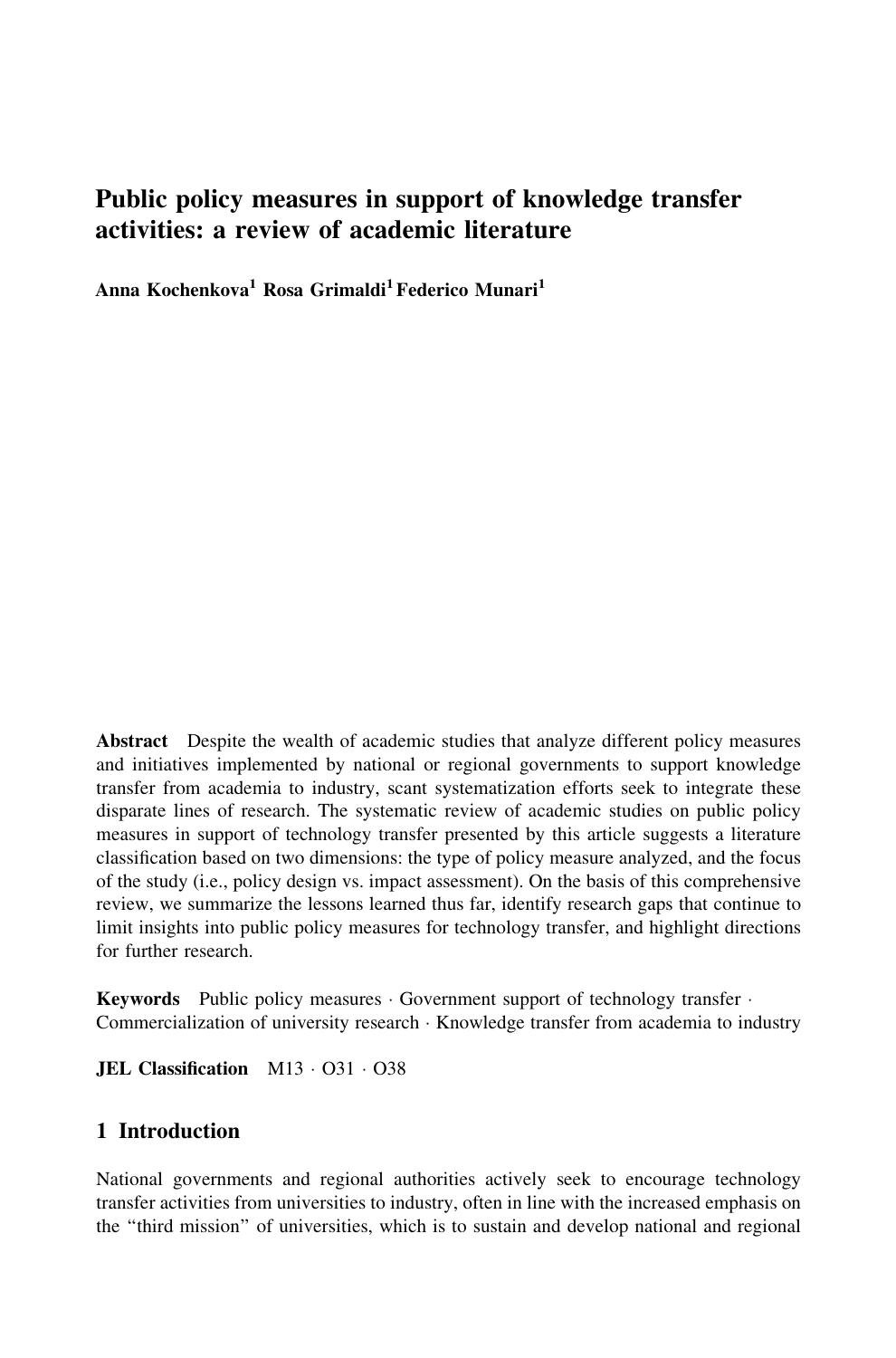economic systems (Etzkowitz et al. 2000; Gulbrandsen and Slipersæter 2007; Rasmussen and Borch 2006). In addition to making new products, processes, and services available to wider markets, the commercialization of university research outcomes can contribute to addressing social, cultural, and environmental challenges, and it is an important mechanism for industry development (Rasmussen and Rice 2012). Furthermore, as government funding for research has continued to decrease generally (Calderini et al. 2003; Geuna 1998), commercialization of research knowledge represents a promising source of income for universities (Baldini et al. 2010; Etzkowitz et al. 2000). Thus, universities also regard technology transfer activities as important means to defend their positions, create new mechanisms for funding research activities (e.g., royalties on licensed technologies, revenues earned from shares in academic spinoffs, research contracts, consulting services with companies), and strengthen their general reputations to attract the brightest students and researchers (Baldini et al. 2010).

This revised role of universities has been embedded as an integral element of many government-sponsored innovation policies (Mansfield and Lee 1996). Even as the number of government support programs and invested resources increase though, understanding of how to integrate disparate practices into conceptual models and thereby ensure the optimal impact of the related programs and greater returns on investment remains scarce. Different nations and their distinct universities exhibit considerably varying approaches to encourage university knowledge transfer (Geuna and Muscio 2009). Yet most analyses of policy measures and initiatives rely mainly on benchmarking and experimenting, rather than validated conceptual frameworks (Feldman et al. 2002).

Another stream of research, mainly in economics and management of innovation fields, seeks to analyze the design and impact of public policy measures aimed at increasing technology transfer activities and university–industry links, especially those that rely on formal mechanisms such as patenting, licensing, or spin-off creation. However, most of these studies focus on the experience of a single country or investigate a limited number of public support measures (e.g., Goldfarb and Henrekson 2003; Mustar and Wright 2010; Rasmussen 2008; Rasmussen and Rice 2012). The field lacks a systematic account of the lessons learned, which makes it difficult to produce clear, evidence-based recommendations for policy. We need a comprehensive study to systematize scientific literature on public policy measures that support technology transfer activities.

To address this gap, this study provides a classification of existing studies of the role of government in facilitating the commercialization of academic research and university– industry collaborations. Compared with previous literature reviews of technology transfer policies (e.g., Bozeman 2000; Geuna and Muscio 2009), this article presents several novel elements. First, we adopt a precise focus on policy measures to foster technology transfer activities at the national or regional level, whereas previous studies consider, in more general terms, relevant contextual factors or university-level policies. Second, this study introduces several new analytical dimensions for classifying existing literature, which should facilitate the identification of unaddressed issues and promising avenues for research. Specifically, we classify existing literature according to the policy measures implemented, for which we identify three macro-level policy interventions analyzed previously: legislative/institutional reforms, direct financial support measures, and competence-building measures. In addition, we delineate the focus of prior studies, whether on the design of public policy measures in support of technology transfer or on the ultimate impact of those measures. Whereas the former category adopts a descriptive approach to the aims and features of various policies implemented in different countries, the latter set of studies seeks to assess the effectiveness of programs using different approaches and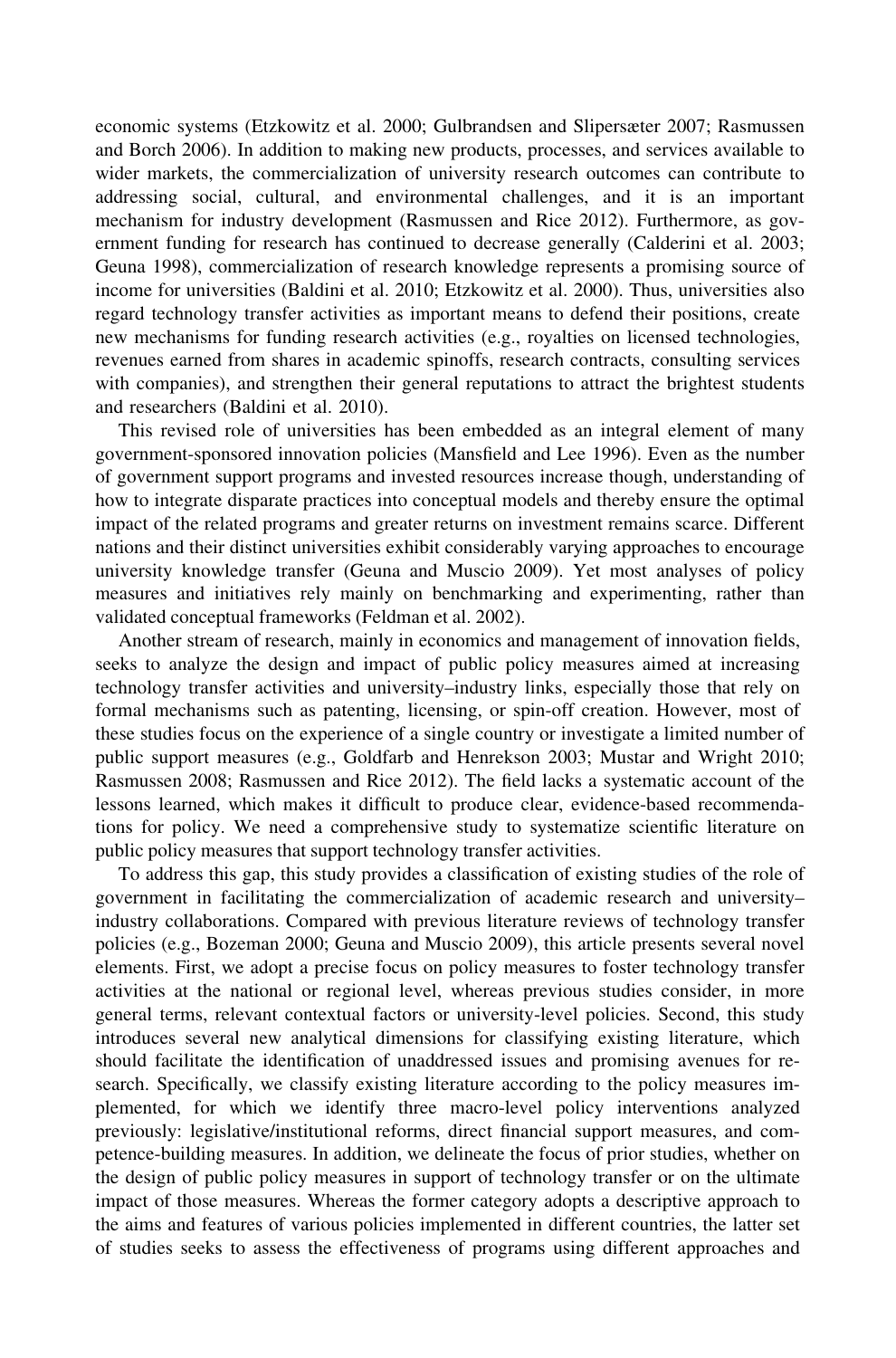performance indicators. Both these dimensions of analysis facilitate our interpretations of extant findings; they also highlight research gaps and promising research avenues. Third, our proposed classification helps clarify salient issues and provides insightful implications for policy makers who seek to design evidence-based policies.

The remainder of this article is organized as follows: Sect. 2 describes the methodology we used, and then in Sect. 3, we discuss the rationales for government intervention in the commercialization of university knowledge, obtained from the set of articles we identified. Section 4 presents the conceptual framework we use to review existing academic research; Sect. 5 provides a detailed account of the main public policy measures used to support knowledge transfers that existing literature has described. Finally, we discuss the identified research gaps and critical issues, along with policy implications and recommendations, in Sect. 6.

## 2 Review methodology

To develop a comprehensive overview of academic research on public measures to support university knowledge transfer, we started with electronic reference retrieval services such as Scopus, Google Scholar, and Proquest and ran keyword queries to identify scholarly articles published in refereed journals, working papers, and book chapters related to public policy measures designed to enhance technology transfer and university–industry collaborations. We used the following keywords (and their combinations) to retrieve relevant articles: ''technology/knowledge transfer,'' ''university–industry collaboration,'' ''public support mechanisms/measures," "government support," "venture capital," "university seed funds," "academic start-ups/spin-offs," "university incubator," and "science park." The initial sample obtained from this search included more than 80 studies. We scanned each article and selected only those that explicitly referred to public support mechanisms aimed at enhancing university knowledge transfer activities (not innovation in general or entrepreneurship at large). Moreover, we included only studies with in-depth investigations of specific, single policy measures or a wide set of measures oriented toward technology transfer but excluded studies that mentioned policy measures only marginally, because they had a different ultimate aim. The resulting sample included 46 studies that we detailed in a database to specify the (1) author name(s), article title, and year published; (2) research question(s); (3) public policy measure(s) considered; (4) focus (i.e., description of the design or characteristics of the measure or its impact); and (5) main findings and conclusions. The following review is based on these collected data.

## 3 Rationales for public intervention in support of technology transfer activities

The increased numbers of technology transfer across countries in recent decades have, in large part, been supported by public policy measures dedicated to fostering technology transfer activities by universities or public research organizations (Feldman et al. 2002). To pursue such objectives, governments have intervened by enforcing legislative acts and other regulations related to intellectual property (IP) ownership and exploitation of research results (Baldini 2006; Della Malva et al. 2008; Geuna and Rossi 2011; Lissoni et al. 2013), as well as establishing publicly funded structures and programs to support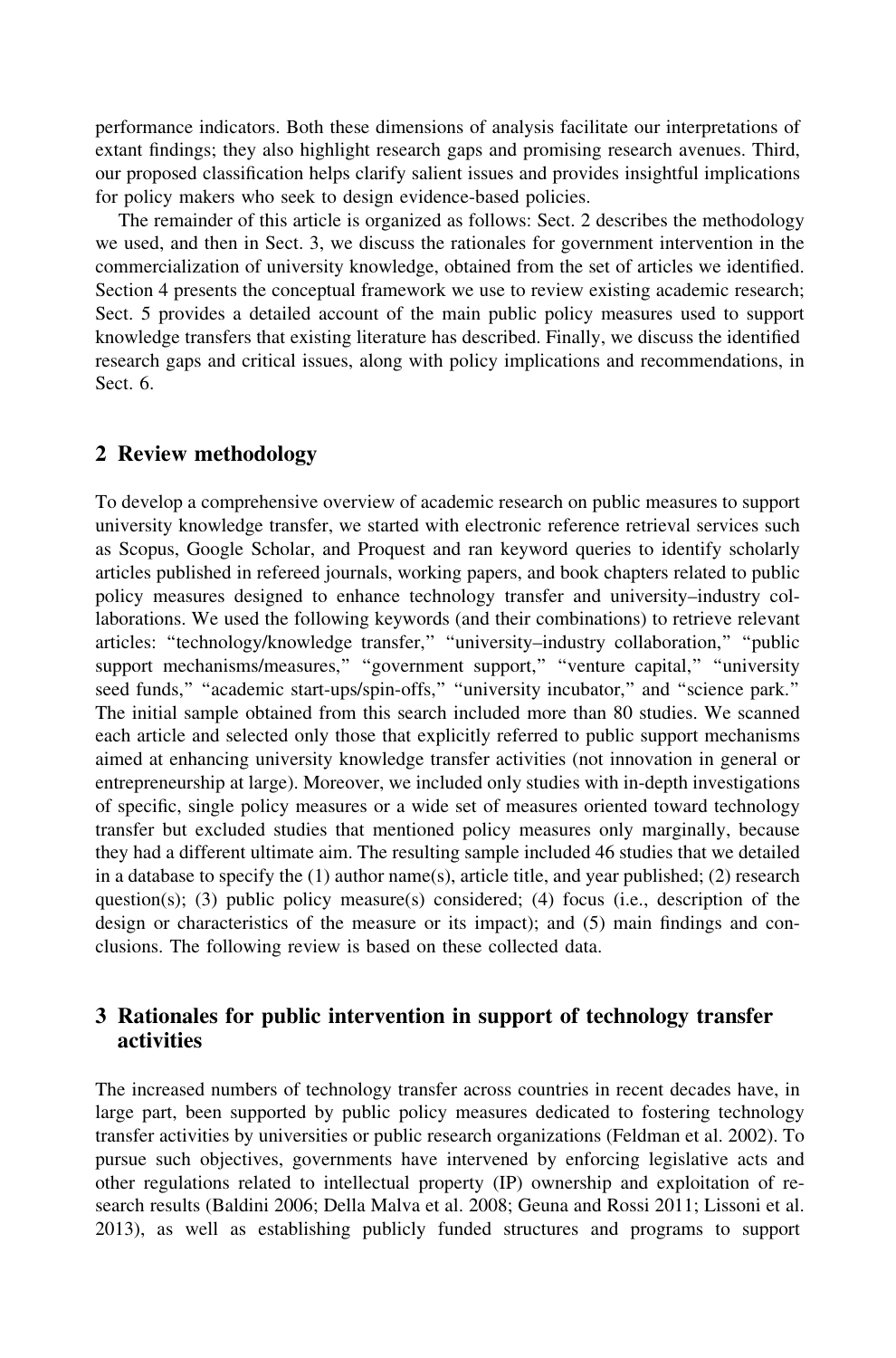universities in their commercialization activities (Rasmussen 2008; Rasmussen and Rice 2012; Wright et al. 2006). According to economic literature, the main justifications for public interventions that support universities' ''third mission'' activities cite the persistence of barriers, in the form of market inefficiencies (e.g., Salmenkaita and Salo 2002).

Arguably the most significant hurdle among market inefficiencies is the so-called funding gap, that is, the lack of private funding sources available to support technology transfer activities and academic spin-offs, even among more ''advanced'' or risk-oriented investors, such as venture capital firms or business angels (Munari and Toschi 2011; Salmenkaita and Salo 2002). As a general rule, university-generated inventions tend to be embryonic in nature and at the frontier of scientific advancements (Colyvas et al. 2002; Jensen and Thursby 2001; Munari and Toschi 2011), so they involve considerable risks in terms of their subsequent validation, industrialization, and commercialization.

Along with structural rigidities and markets' failure to provide sufficient capital in early research stages, Salmenkaita and Salo (2002) note another rationale for government intervention: systemic failure. Because the effectiveness of innovation systems depends on interactions among various players (e.g., companies, government laboratories, universities), different priorities, goals, and objectives can endanger their long-term performance and prompt systemic failure. Government intervention helps mitigate such systemic failures in the commercialization of new technologies by creating incentives for interactions, collaborations, and knowledge and technology exchanges among organizations, across different stages of the innovation process (Salmenkaita and Salo 2002). For example, governments might introduce technology programs aimed at promoting collaborative R&D projects between industry and academia.

Just as there are differences in the goals and priorities of various actors, expertise, cultural, and language differences arise between academics and potential users of the technology (Rogers 2002), which can create a *communication gap* in different phases of the technology transfer. This gap provides another rationale for government intervention, because poor comprehension of academic language or principles by industry players, as well as a general lack of awareness or understanding of business culture and the requirements of the commercialization process among the academic actors (Rasmussen and Rice 2012; Stankiewicz 1998), hinder knowledge and technology flows. This barrier requires intervention by a third party (i.e., the government), which can provide dedicated facilities and consulting assistance to support interactions among different actors throughout the knowledge and technology transfer process (Feldman et al. 2002).

Finally, academic literature notes the existence of a *knowledge gap*, because academic researchers and entrepreneurs might lack the managerial skills and competences needed to advance their technologies or start-ups to a point at which it is possible to negotiate successfully with industrial partners or external investors (Rasmussen and Rice 2012). This knowledge gap also might affect the personnel who staff university technology transfer offices (TTOs) or incubators, especially newly established ones; they may not have adequate education or professional experience to deal with representatives of industrial or financial worlds. Thus, necessary public policies should seek to build competence within universities, by educating university staff about the elements and details of commercialization and technology transfer.

These barriers and gaps between new knowledge generators (universities) and intended adopters (industry, public administration, society at large) have prompted actions by national and regional authorities and policy makers, which aim to increase the effectiveness of commercialization and knowledge transfers from academia to enhance their economic and social impacts (Feldman et al. 2002). Multiple academic studies focus explicitly on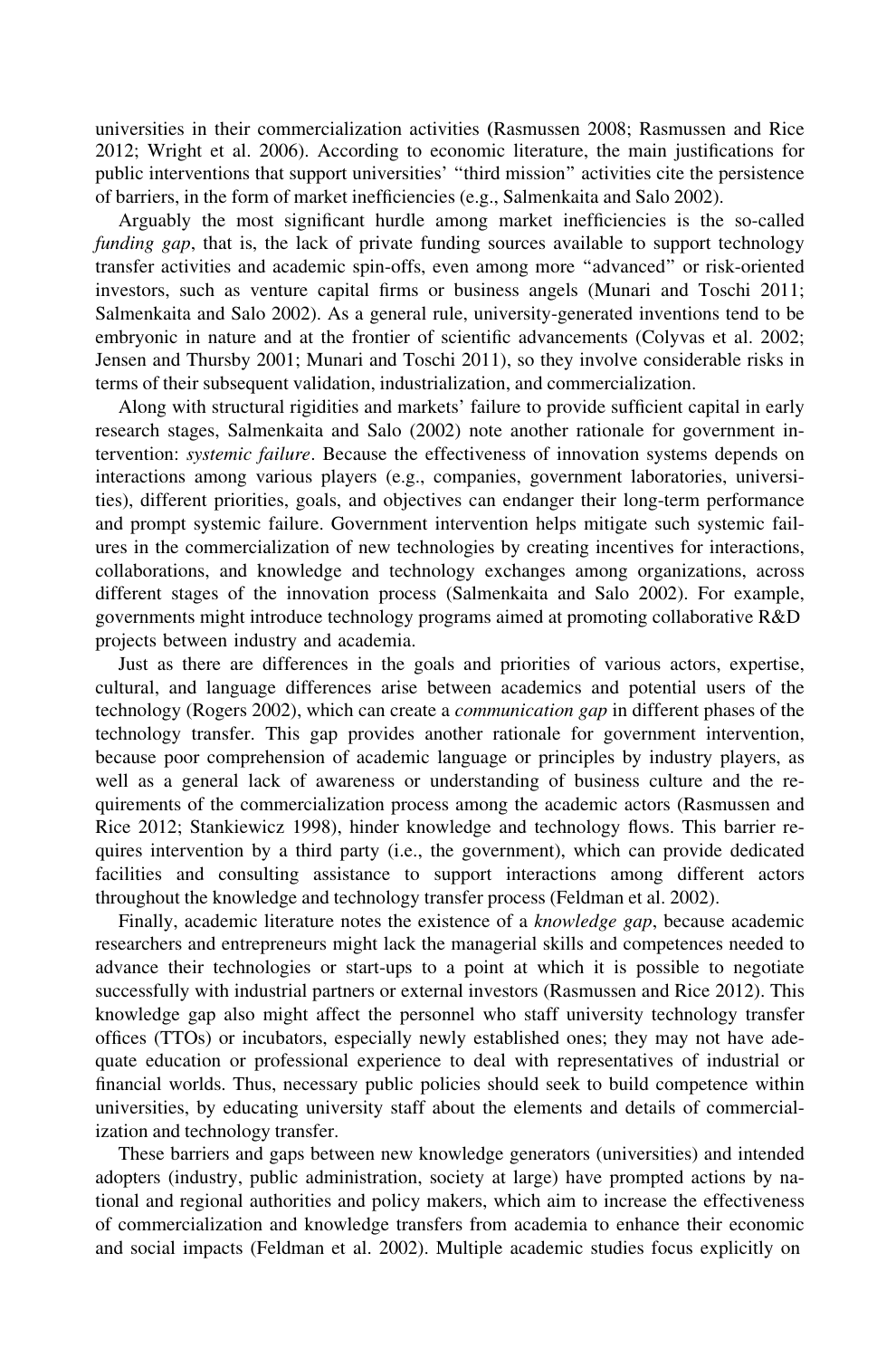such public policy measures; on the basis of our review of these studies, summarized in the next section, we derive a conceptual framework for analyzing government's role in facilitating the commercialization of academic knowledge.

## 4 Analytical framework

For the purposes of this review, we identify two conceptual dimensions for classifying extant articles. First, we classified existing literature according to the type of public policy measure reported. Our analysis revealed analyses of three macro-level public interventions in technology transfer. Legislative/institutional reforms define the rules and boundaries for undertaking technology transfer activities between universities and industry actors in a country. The articles addressing such general measures dealt with university IP reforms, laws establishing the financial and organizational autonomy of universities, regulations of researchers' status, laws for establishing TTOs at universities or other supportive infrastructures, and laws to regulate university–industry collaborations. Direct financial support measures instead aim to close the funding gap for transferring knowledge from universities

| Policy measure                                   | Focus                                                                                                                                                                                                                                                                                                                                                                                                                                                             |                                                                                                                                                                                                                                                                                                                                        |
|--------------------------------------------------|-------------------------------------------------------------------------------------------------------------------------------------------------------------------------------------------------------------------------------------------------------------------------------------------------------------------------------------------------------------------------------------------------------------------------------------------------------------------|----------------------------------------------------------------------------------------------------------------------------------------------------------------------------------------------------------------------------------------------------------------------------------------------------------------------------------------|
|                                                  | Design                                                                                                                                                                                                                                                                                                                                                                                                                                                            | Impact                                                                                                                                                                                                                                                                                                                                 |
| Legislative/<br>institutional                    |                                                                                                                                                                                                                                                                                                                                                                                                                                                                   |                                                                                                                                                                                                                                                                                                                                        |
| Intellectual<br>property<br>right<br>legislation | Baldini (2006), Baldini et al. (2012),<br>Damsgaard and Thursby (2012), Debackere<br>and Vergeulers (2005), Gallochat (2003),<br>Geuna and Rossi (2011), Goldfarb and<br>Henrekson (2003), Jacob et al. (2003),<br>Mowery and Sampat (2005), Ranga et al.<br>(2003), Saragossi and de la Potterie (2003)                                                                                                                                                          | Baldini et al. (2006), Baldini et al.<br>(2014), Damsgaard and Thursby<br>(2012), Della Malva et al. (2008),<br>Giuri et al. (2013), Grimaldi et al.<br>(2011), Huelsbeck and Lehmann<br>(2006), Iversen et al. (2007),<br>Mowery and Sampat (2005),<br>Valentin and Jensen (2007), von<br>Ledebur (2009), von Ledebur et<br>al.(2009) |
| Other<br>legislation                             | Baldini et al. (2006, 2010), Gallochat (2003),<br>Goldfarb and Henrekson (2003), Jacob et<br>al. $(2003)$ , Lissoni et al. $(2013)$ , Mustar and<br>Wright (2010)                                                                                                                                                                                                                                                                                                 | Della Malva et al. (2008), Lissoni<br>et al. (2013), Mustar and Wright<br>(2010)                                                                                                                                                                                                                                                       |
| Financial<br>support                             | Abetti (2004), Bigliardi et al. (2006), Bradley<br>et al. (2013), Clarysse et al. (2007), Della<br>Malva et al. (2008), Eickelpasch and Fritsch<br>(2005), Goldfarb and Henrekson (2003),<br>Huggins (2006), Hulsink et al. (2008), Lotta<br>(2003), Munari and Toschi (2011), Mustar<br>$(2002)$ , Rasmussen $(2008)$ , Rasmussen and<br>Rice (2012), Rasmussen and Sorheim (2012),<br>Uecke et al. (2010), van der Steen et al.<br>(2008), Wright et al. (2006) | Borlaug et al. (2009), Link and Scott<br>(2010, 2012, 2013), Rasmussen and<br>Rice (2012), Toole and Czarnitzki<br>(2005)                                                                                                                                                                                                              |
| Competence<br>development                        | Mustar (2002), Mustar and Wright (2010),<br>Rasmussen (2008)                                                                                                                                                                                                                                                                                                                                                                                                      |                                                                                                                                                                                                                                                                                                                                        |

Table 1 Conceptual framework: classification of existing academic studies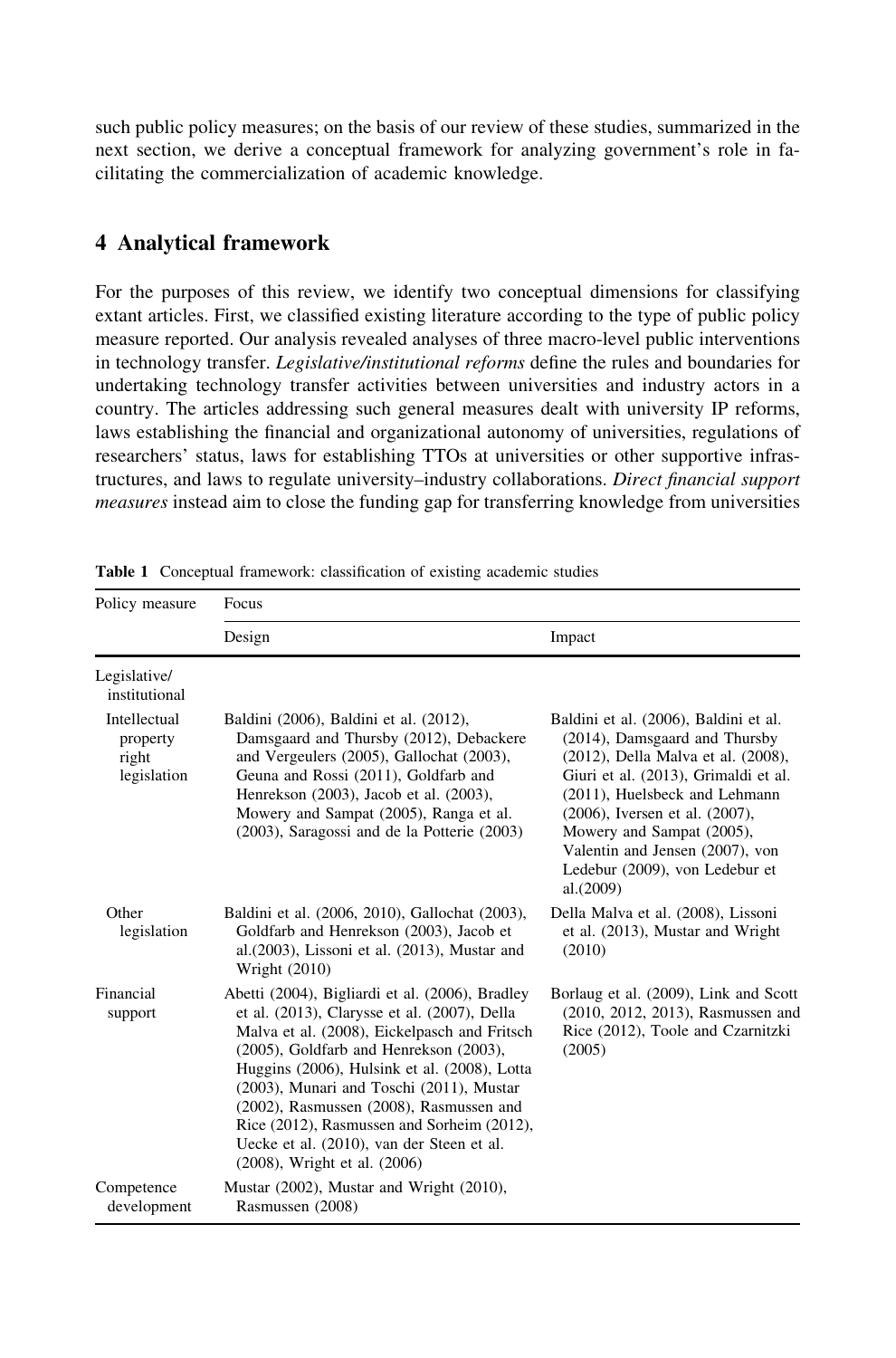to industry, through subsidies, commercialization grants, proof-of-concept or translational funds, pre-seed and seed funds, and financial aid from national or regional governments, which provide subsidies and funding programs to help establish TTOs, incubators, and science parks. In addition, a range of direct financing schemes seek to enhance university– industry collaborations. The third broad set encompasses competence-building measures that address knowledge gaps between academic researchers and entrepreneurs related to technology exploitation and entrepreneurship issues by providing support for training programs or competence-building programs, for university researchers, entrepreneurs, and TTO staff.

Second, we can classify existing literature according to the focus of the articles: the design of public policy measures to support technology transfer or the ultimate impact of public policy measures. The former category adopts a more descriptive approach toward the aims and features of various policies implemented in different countries. The latter set mainly assesses the effectiveness of programs using different approaches and performance indicators. Table 1 presents our classification of prior literature along these two dimensions.

As Table 1 shows, some areas of public intervention and support have received abundant attention from the academic researchers; others have lacked such attention and thus represent major gaps. In particular, a disproportionate number of papers focus on the design of university intellectual property right (IPR) reforms in various countries, fol-lowing the path-breaking Bay–Dole Act in the United States (e.g., Baldini et al. 2006; Goldfarb and Henrekson 2003; Mowery and Sampat 2005). Very few studies consider other types of legislative or institutional reforms (e.g., Jacob et al. 2003; Lissoni et al. 2013; Mustar and Wright 2010). In a similar development, among studies investigating public financial measures, we find that the primary emphasis has been on describing different types of financial measures (Della Malva et al. 2008; Mustar 2002; Rasmussen 2008; Rasmussen and Sorheim 2012; Wright et al. 2006), but insufficient research eval-uates the impacts of such support measures (Borlaug et al. 2009; Rasmussen and Rice 2012). Finally, we note considerable gaps in research related to the third group of public policy measures, aimed at funding competence-building initiatives or training programs (e.g., Mustar and Wright 2010; Rasmussen 2008). Although the so-called knowledge gap represents a serious barrier to the success of technology transfer activities, existing lit-erature has almost completely neglected this government intervention and support area. Accordingly, we proceed to a more detailed discussion of these existing studies to identify, at a fine-grained level, the unaddressed questions and opportunities for research.

## 5 Existing evidence about public policy measures in support of technology

#### transfer

In each of the following subsections, we provide a detailed account of a distinct set of public policy measures, according to our proposed classification.

#### 5.1 Legislative/institutional measures

Studies that address legislative reforms introduced in different countries to promote technology transfer generally provide an overview of legislative reforms pertaining to the ownership of the patent rights or the commercialization of academic inventions and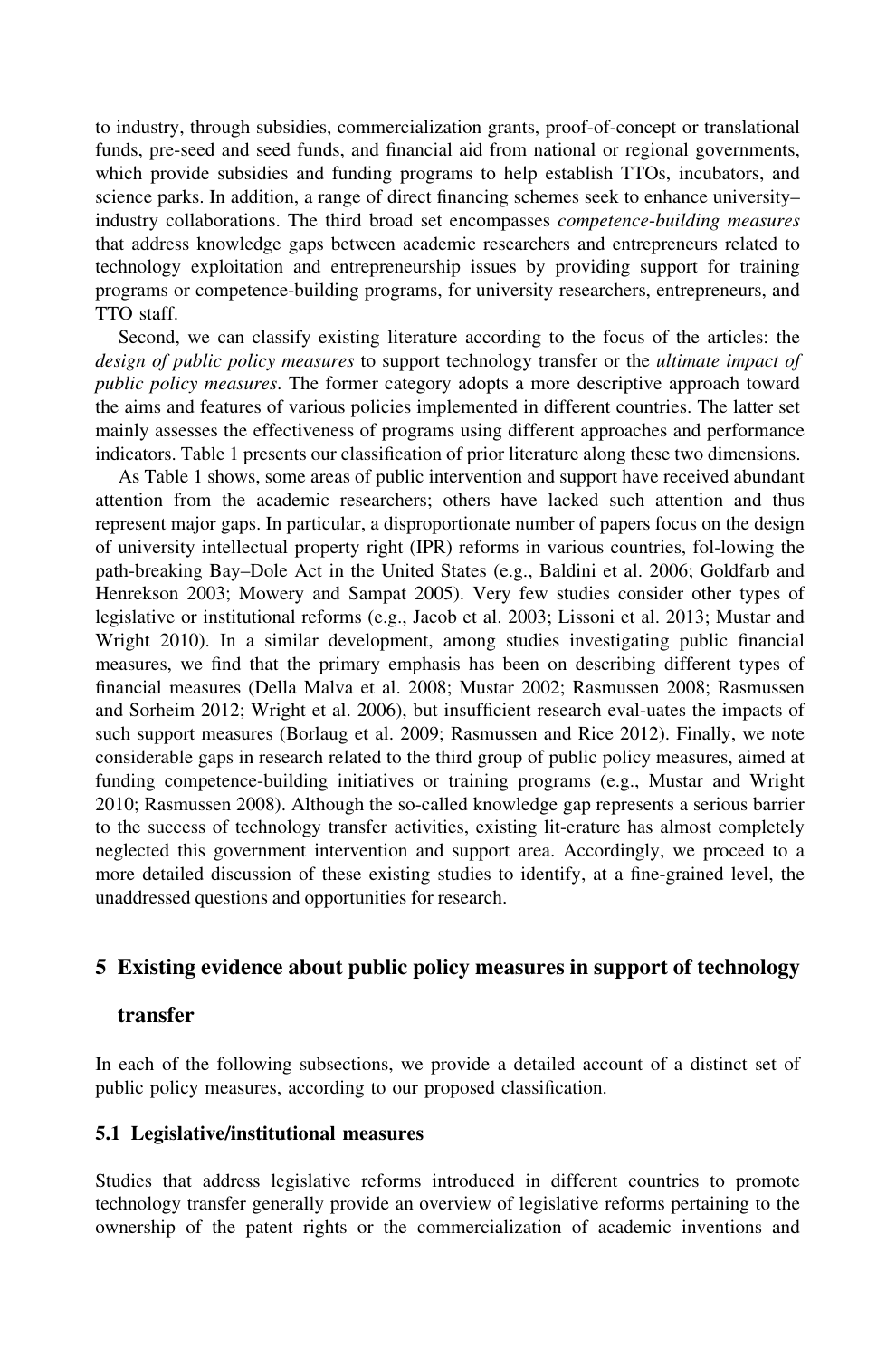university–industry collaborations. A widely accepted notion indicates that a key catalyst for both the commercialization of university research and university–industry collaborations has been changes in legislation in various nations (Geuna and Rossi 2011). Two types of policy initiatives seemingly have accelerated the rate of knowledge and technology transfer from universities to industry: changes in IP ownership regimes in favor of universities (e.g., U.S. Bayh–Dole Act of 1980 and similar legislation in European countries; Crow and Bozeman 1998; Scott 1989) and dedicated regulations designed to stimulate research joint ventures (e.g., the U.S. Cooperative Research Act).

## 5.1.1 Reforms to university IPR regimes

Reforms related to the ownership of university IPRs are exemplified by the 1980 Bayh– Dole Act in the United States, which allowed universities to retain their IPR on inventions resulting from federally funded research. This Act prompted a series of similar reforms in European and other nations, which in turn led to a rich, diversified stream of economic literature on their actual consequences for patenting behavior and commercialization outcomes. For example, several studies described the implementations of these reforms in different countries, including the United Kingdom (Macdonald 2009; Meyer and Tang 2007; Tang 2008), Italy (Balconi et al. 2003; Baldini et al. 2006, 2015), Germany (Czarnitzki et al. 2011; von Ledebur 2009; von Ledebur et al. 2009), Spain (Azagra-Caro 2010; Azagra Caro et al. 2003; Cesaroni and Piccaluga 2003), Denmark (Baldini 2006), Belgium (Ranga et al. 2003; Saragossi and de la Potterie 2003), France (Azagra Caro et al. 2003; Carayol and Matt 2004; Cesaroni and Piccaluga 2003; Della Malva et al. 2008; Lissoni et al. 2008), Norway (Iversen et al. 2007), and Sweden (Thursby 2012; Jacob et al. 2003).

Although most studies indicate that these regulations gave universities greater incentives to commercialize their inventions, some researchers express doubt about whether they have substantially fostered technology transfer (e.g., Kenney and Patton 2009; Mowery et al. 2001). Several leading universities, such as the University of California or Stanford University, already had increased their patenting activities before the Bayh–Dole Act passed, and similar phenomena appeared in many European countries prior to their passage of similar regulations (Mowery et al. 2001).

Geuna and Rossi (2011), in their study of university IPR ownership regulations in Europe, argue that the general increase in the number of university-owned patents often observed after the reforms cannot be ascribed entirely to changes in university IPR legislations. The shift to university IPR ownership was accompanied by other important changes that also might have triggered more commercializing activities; for example, in the United States, the Bayh–Dole Act passed around the same time as the University and Small Business Patent Procedures Act, which enabled the federal government to arrange for the licensing of patents not exploited by academic administrations (i.e., march-in right)(Geuna and Rossi 2011). Subsequent measures extended the scope and duration of patent protections (Feldman and Stewart 2006; Jaffe 2000; Kortum and Lerner 1999) and pro-gressively removed obstacles to commercial exploitation of findings obtained through research conducted in public laboratories (Geuna and Rossi 2011).

Additional empirical evidence also indicates that though the amount of universityinvented patents increased (Baldini 2006; Baldini et al. 2006; Della Malva et al. 2008; Tang 2008), the effect of the reforms on the rate of patents with university ownership remains controversial. In studying trends of both university-owned and university-invented patents, Lissoni et al. (2013) find positive trends in university ownership of academic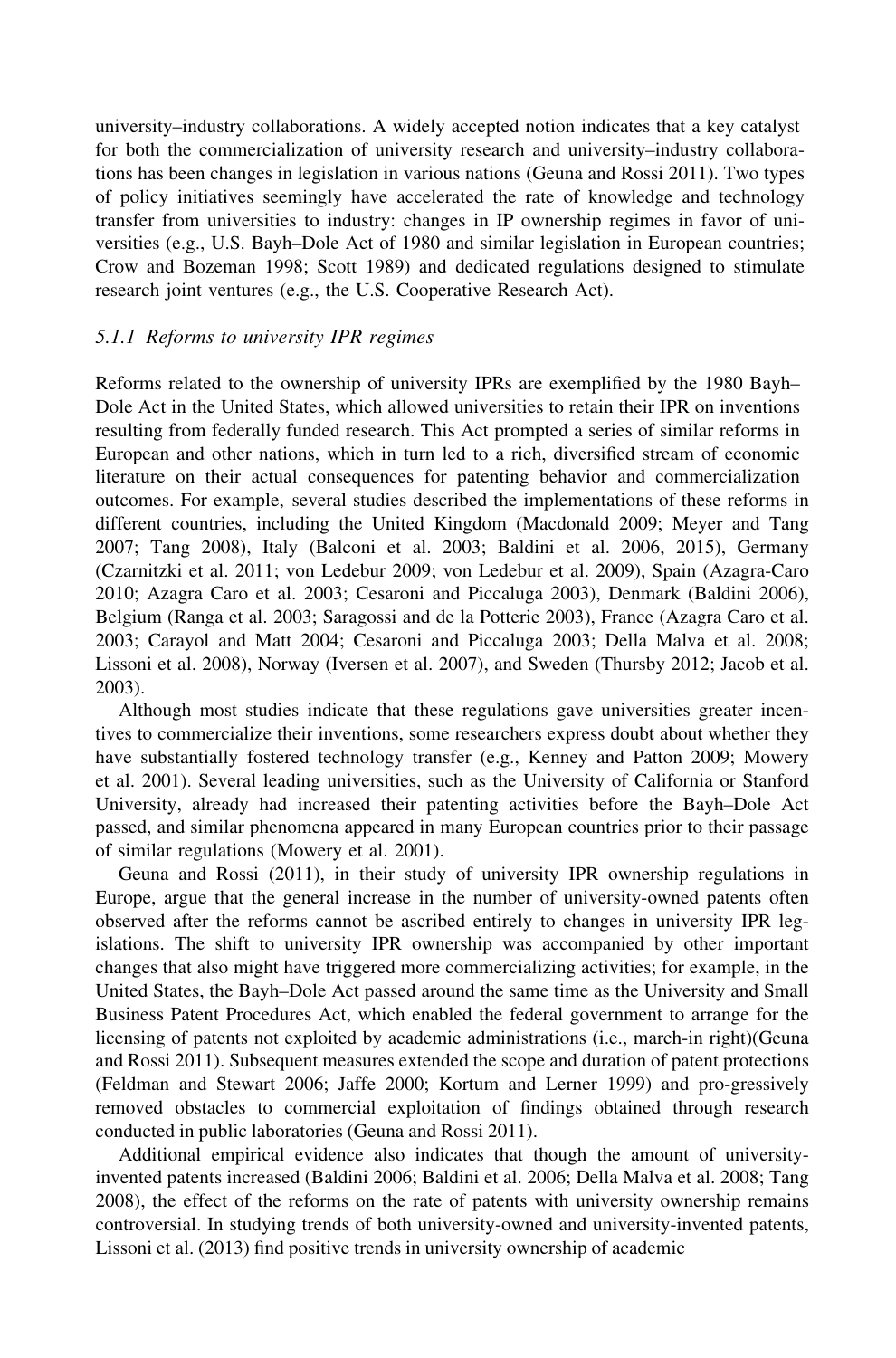patents at Italian universities during 1996–2007, when important reforms took place. But these authors argue that the increased autonomy of Italian universities, which allowed them to introduce explicit IP regulations for their staff's inventions, largely led to such rise of university-owned patents, effectively neutralizing the introduction of professor's privilege.

Furthermore, very few studies note the impacts of reforms on actual commercialization rates by universities. Such limited attention is surprising; the ultimate aim of these legislative reforms was to foster the transfer of knowledge and technology from academia to industry and thereby enhance the exploitation of universities' research. Some recent exceptions published by Sterzi (2011) and Czarnitzki et al. (2011) compare the value of university-owned and university-invented patents; Crespi et al. (2010) and Giuri et al. (2013) assess the impact of university ownership on patent commercialization rates, in terms of licensing, spin-off formation, or sales. With a survey-based study of 858 university and PRO patents filed with the European Patent Office between 2003 and 2005 across 22 countries, Giuri et al. (2013) show patent ownership significantly affects commercialization, though the effect varies with the type of exploitation and the organizational context, such that ownership by public research organizations (PROs) affects patent sales and spin-off creation negatively, whereas university ownership enhances licensing. The substantial remaining gaps in scholarly assessments of the quality of reforms pertaining to IPR ownership at both country and multi-country levels demand further research along these lines, as we discuss subsequently.

## 5.1.2 Other legislative reforms in support of technology transfer

A more limited set of studies addresses different legislative reforms that seek to regulate a researcher's status. Gallochat (2003), Mustar and Wright (2010), and Clarysse et al.(2007) cite the example of France, where until 1999, academic researchers could not create their own companies to develop or exploit their research results and instead maintained a status as civil servants. A 1999 law then granted academics the right to participate—as a founder, consultant, or manager—in new companies and to take equity stakes, which greatly expanded the range of opportunities for scientists to engage in the commercial-ization of their research work. Geuna and Nesta (2006) highlight the multiple EU countries that granted researchers the right to receive some portion of the royalties derived from their patented discoveries, even if the IPRs belonged to the institution in which they developed the discovery. Clarysse et al. (2007) and Debackere and Vergeulers (2005) focus on Belgium and show that, along with the introduction of new legislation in 1996 that assigned universities the legal mission to commercialize their research results, the national legislative framework included new provisions that made it easier and less ambiguous for academics to start companies. However, these studies did not evaluate the impacts of such measures. Although Mustar and Wright (2010) investigate the effectiveness of France's researcher status legislation, they find no strong evidence of intensified new academic startups after the law's implementation.

Other investigated legislative measures include national laws that encourage and regulate the creation and status of university TTOs. Goldfarb and Henrekson (2003) report a dramatic increase in the number of TTOs in U.S. universities and argue that their creation was incentivized by the Bayh–Dole Act; once universities were granted property rights, they were motivated to implement efficient internal mechanisms to solicit disclosures by faculty and maximize their economic returns from technology transfer. In Europe, Della Malva et al. (2008) cite the example of France, where the Innovation Act of 1999 introduced the possibility that both universities and public research organizations could create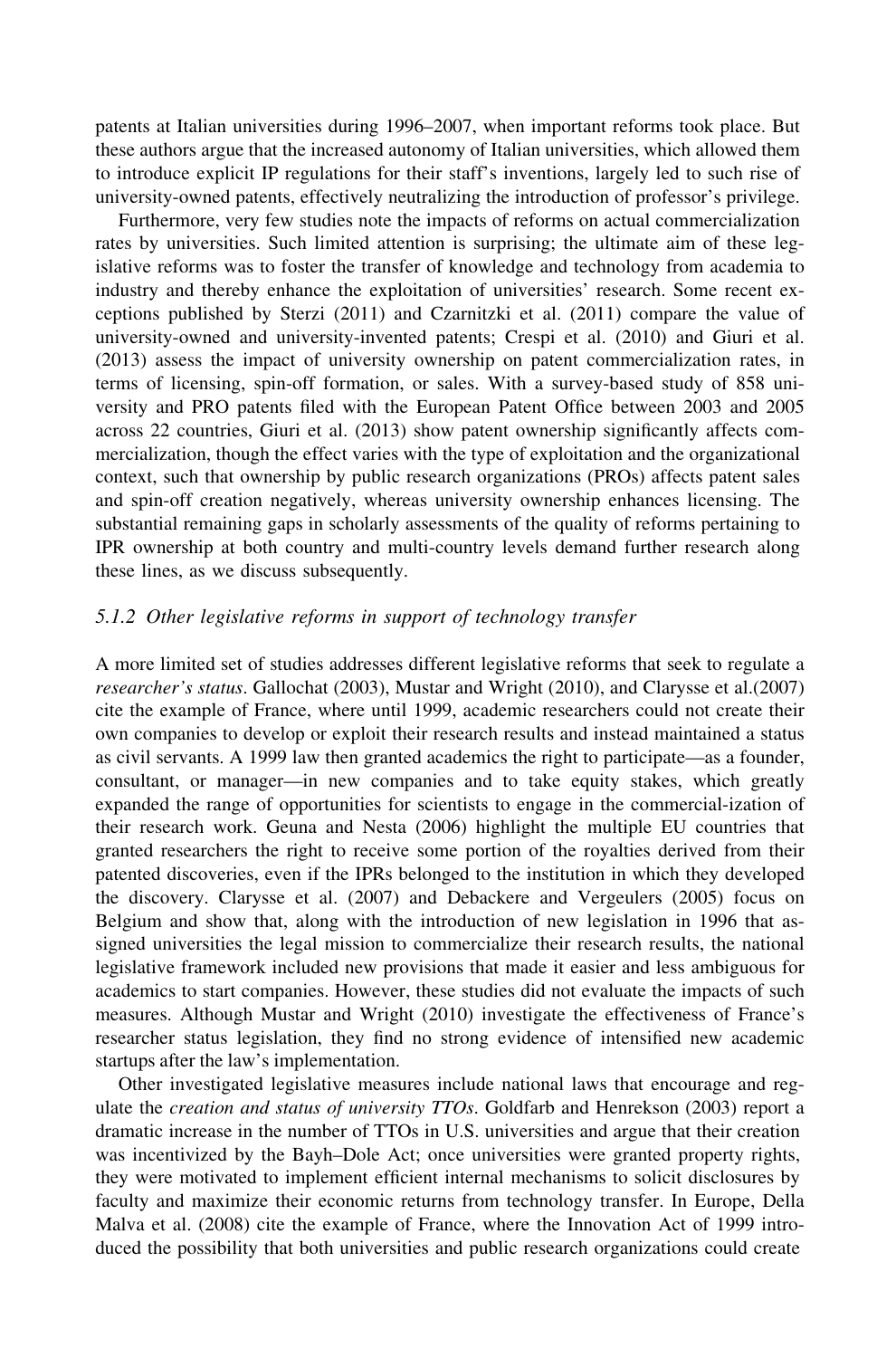internal TTOs, staff them with external personnel, and run them according to businessoriented budgetary and accounting rules. These authors indicate that establishing a TTO has a strong, significant impact on universities' decisions to retain IPR over their scientists' discoveries.

A parallel set of studies addresses legal provisions directed at fostering the creation of other infrastructure facilities for technology transfer, such as university incubators, innovation agencies, or science parks. In France, the creation of university incubators had been fostered by the Law on Innovation and Research to Promote the Creation of Innovative Technology Companies, a provision discussed by Gallochat (2003) and Mustar and Wright (2010). This Law granted universities and research institutions the opportunity to create incubators that provided premises, equipment, and other resources to faculty members who wanted to found a new company, as well as to existing young companies (Gallochat 2003). In terms of the effectiveness of the legislative measure, Gallochat (2003) reports a positive trend in the number of newly created companies at universities. However, this study followed almost immediately after the implementation of the measure, so it used a very limited time window to assess the consequences of the form. The more recent study by Mustar and Wright (2010) suggests a small and decreasing number of academic spinoffs in France, leading them to propose that the suboptimal impact of legal policy measures has resulted from underestimations of both the necessary time scales from the funding authorities and the difficulty of the learning process for newly established structures and their management staff, as well as difficulties with changing cultures and attitudes in wellestablished organizations, such as universities.

Legislative measures directed at establishing university autonomy seek to lower their reliance on public funding and thus encourage their solicitation of additional resources from industry, through technology transfer and commercialization activities (Baldini et al. 2006, 2012; Lissoni et al. 2013; Lissoni 2012; Reale and Poti 2009). The design, implementation, and effectiveness of such legislative reforms, which were widely implemented in Italy, are the focus of studies by Baldini et al. (2006, 2012, 2014) and Lissoni (2012). In response to the introduction of autonomy and accountability principles for university governance (Reale and Poti 2009), Italian science-oriented universities established explicit internal IPR regulations and created internal mechanisms to support commercialization and technology transfer (Baldini et al. 2012). Lissoni et al. (2013) also report a positive impact of university autonomy on domestic patenting by Italian academic inventors. This public measure increased the number of university-owned patents, because autonomy encouraged universities to be more proactive in managing the results obtained by their employees, in that they retained a share of the IPR over these inventions during any subsequent commercialization.

Finally, some legislative acts and regulations have provided specific measures to promote university-industry collaboration, usually through tax deduction schemes. They vary from country to country in terms of their specific characteristics, but the rationale for such measures is similar: to provide incentives for industry actors to engage in collaborative research and commercialization projects with academia. Among the most well-known of these legislative measures is the U.S. Cooperative Research Act. Several authors report a positive effect of this Act on the number of links between industry and academia (Crow and Bozeman 1998; Scott 1989).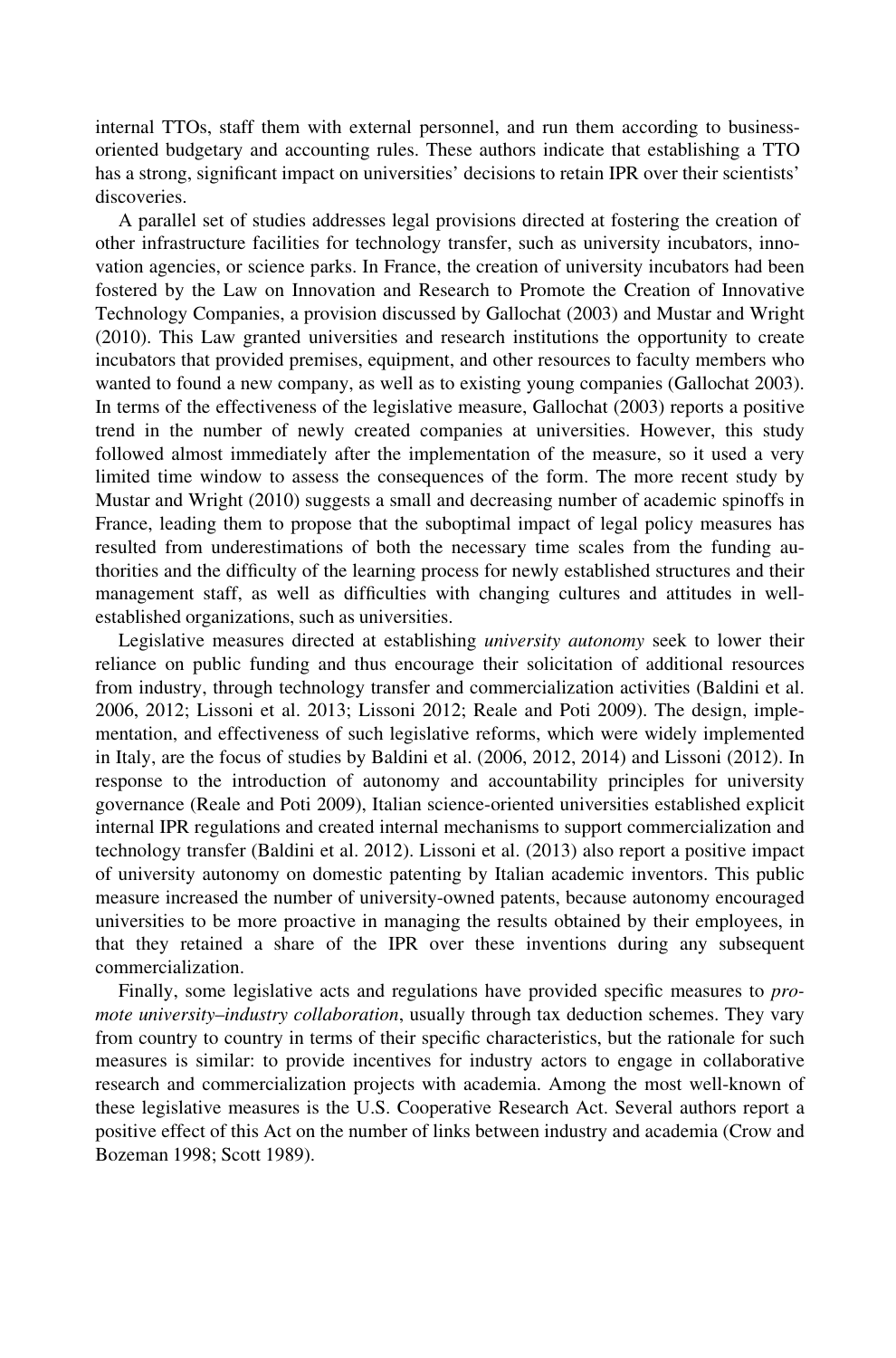#### 5.2 Direct financial measures

#### 5.2.1 Commercialization grants/subsidies

In addition to creating favorable legislative environments for enhanced commercialization of academic inventions, university–industry collaborations, and spin-off formation, national governments and regional authorities adopt various public policy measures to provide financial and other forms of assistance to universities and research institutions, to help them move toward commercialization. Other measures seek to encourage venture capital and business communities to participate actively in technology transfer processes.

In turn, some studies investigate publicly funded programs aimed at assisting universities in shifting to commercialization and engaging more smoothly in technology transfer or cooperating with industry (e.g., Clarysse et al. 2007; Rasmussen 2008; Rasmussen and Rice 2012; Wright et al. 2006). Rasmussen (2008) provides a detailed account of one of the most important federal-level initiatives for accelerating knowledge and technology transfer from local universities in Canada, namely, the Intellectual Property Mobilization program (IPM). The IPM grants were intended to strengthen the ability of Canadian universities to manage their IP, attract potential users, and promote the professional development of IP personnel through networking approaches (Rasmussen 2008). Borlaug et al. (2009) report on the FORNY program in Norway, considered the main support mechanism for the commercialization of publicly funded research in that country. Established during the 1990s, it targets university TTOs instead of researchers directly. Borlaug et al. (2009) note the significant government efforts to build an entrepreneurial culture in academia and foster technology transfer; they also highlight that many Norwegian initiatives resulted from experimentation and collaborations with local-level actors. As the infrastructure grew more developed at institutional and regional levels, the need for federal-level government intervention decreased. Rasmussen and Rice (2012) also consider the case of Norway, specifying that its development of efficient policy initiatives followed a bottom-up approach, working closely with local actors and taking into consideration their current operational needs.

Another interesting perspective on this type of public measures comes from Toole and Czarnitzki (2005), who analyze the U.S. Small Business Innovation Research (SBIR) program, a policy action to foster academic entrepreneurship. They find evidence of the certification hypothesis proposed by Lerner (1999), in that academic start-ups that completed the SBIR program were more likely to receive follow-up venture capital funding. Link and Scott (2010, 2012, 2013) provide further evidence of economic and employment benefits of SBIR programs. Although the direct impact of SBIR-funded projects on employment is small on average, substantial cross-project differences in the number of retained employees reflect differences among firms and their SBIR projects. For example, projects that leverage IPRs or serve the government as a client invoked a greater employment stimulus (Link and Scott 2012).

Eickelpasch and Fritsch (2005) explore field-specific commercialization grants in Germany by investigating the Bioregio program, designed to provide financial support for project commercialization in the biotechnology field. They argue that this type of policy can have significant impacts and should be regarded as an efficient instrument of public support for technology transfer from university to industry.

Another group of academic studies looks at grants targeted at individual researchers. For example, Rasmussen and Rice (2012) and Rasmussen and Sorheim (2012) report on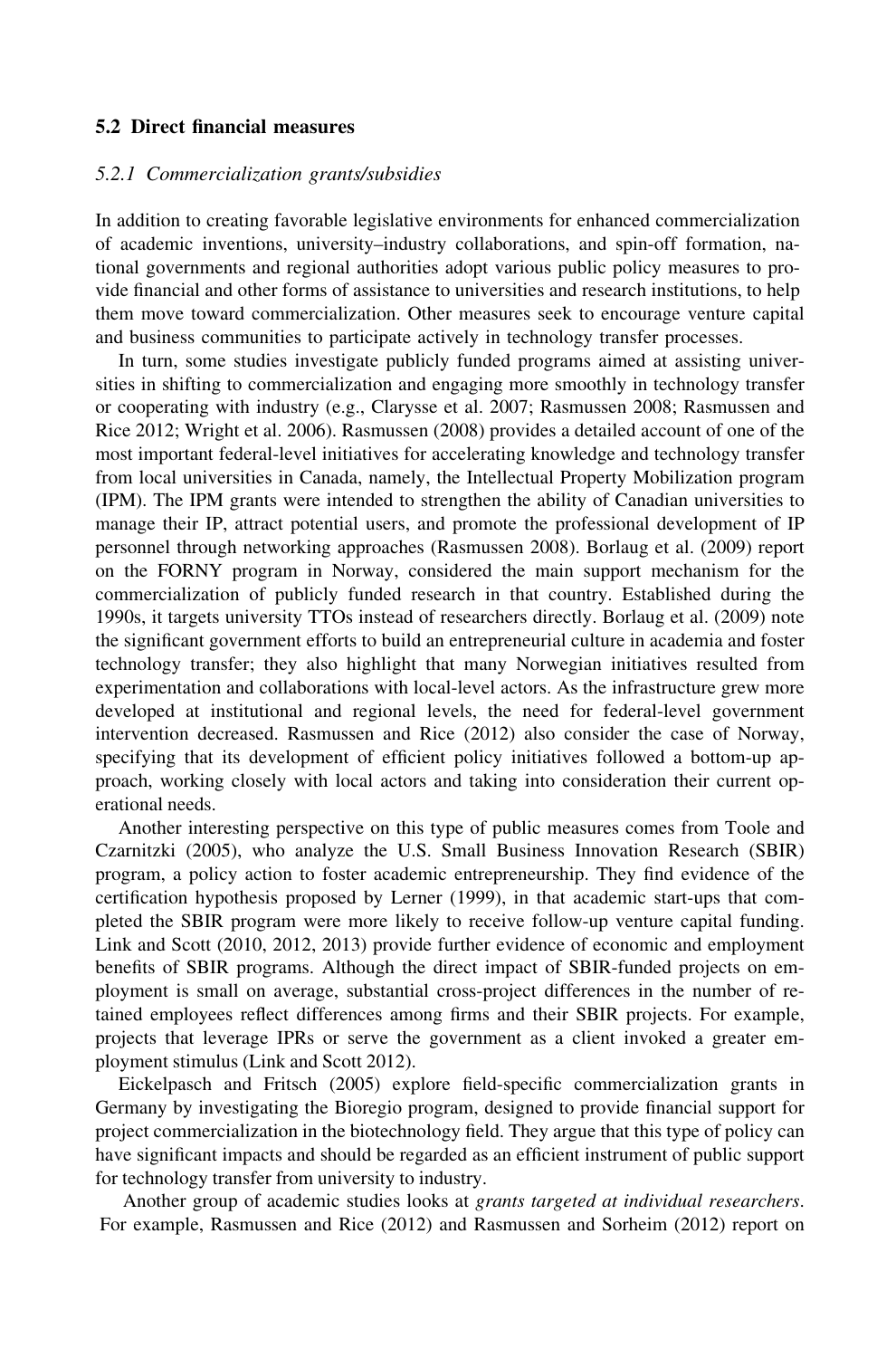FORNY-provided leave-of-absence grants in Norway, which cover researchers' salaries if the employer makes 20–100 % of the position duties responsible for commercialization projects, and the Enterprise Fellowship Program in Scotland, which helps individual academic researchers develop spin-offs by covering 12 months of their salary while they develop the idea (and undertake business training) and providing important links to networks of business angels. Clarysse et al. (2007) analyze both Germany's EEF Fund, which grants scholarships to individual researchers to start spin-offs, and Belgium's unique spinoff post-doctoral grants for spin-off funding. Other Belgian universities (e.g., Ghent, Antwerp) receive *government-funded mobility scholarships* that allow post-doctoral researchers to find employment in their research field but still leave the option of returning to the university open (Clarysse et al. 2007).

#### 5.2.2 Seed funding

In most countries, public authorities set up seed capital funds to overcome funding gaps resulting from a general reluctance among private venture capital (VC) investors to finance the early phases of university-initiated start-ups (Clarysse et al. 2007; Lockett et al. 2002; Moray and Clarysse 2005; Munari and Toschi 2011, 2015; Wright et al. 2006). Studies by Knockaert et al. (2010) on a sample of start-ups from various European countries and by Munari and Toschi (2011) on a sample of new ventures from the micro- and nanotechnology sector in the United Kingdom reveal that, in contrast with purely private VC funds, publicly funded VCs tend invest more in early-stage university start-ups, in empirical support of governments' efforts to bridge the funding gap (Rasmussen and Sorheim 2012). Yet as Rasmussen and Sorheim (2012) caution, even as public funds have become increasing important sources of early-stage funding for university start-ups, little systematic research has investigated the range of government funding initiatives and their impact on the growth and success of the funded university spin-offs.

Instead, most existing studies in this area offer descriptive accounts of policy interventions to establish university-oriented seed funds. Wright et al. (2006) classify existing public financing measures in Europe on the basis of the amount of public participation, such that they suggest distinguishing between 100 % publicly owned funds focused on pre-seed and seed stages (e.g., Twinning Growth Fund and Biopartner in the Netherlands; Danish Growth Fund in Denmark; Fond de Co-investissiment des Jeunes in France) and public– private partnerships in which public participation varies from 10 % to more 90 %, depending on the country. They also find evidence of a severe mismatch between the demand and supply sides of the venture capital market.

In the United Kingdom, the University Challenge Fund is arguably the most famous public policy initiative to foster technology transfer by establishing seed capital funds, also known as Challenge Funds, that encourage the exploitation of scientific discoveries in universities (Mustar and Wright 2010). In Belgium, Wright et al. (2006) report that the universities of Ghent, Brussels, and Antwerp each have respective seed capital funds worth more than \$2.5–5 million at their disposal to invest in spin-offs. In 2005, a Flemish initiative, similar to the SBIR, allowed the funds to increase their capital with equal amounts of public money. In France (Mustar and Wright 2010), public grants to fund the creation of academic spin-offs generally have been obtained through a national competition that identifies the best projects and awards them grants. These projects then could be hosted in public incubators; after their official creation, they could receive further financing from seed money funds (Mustar and Wright 2010). In Norway, with joint seed capital funds between the government and private investors, the government provides loans as a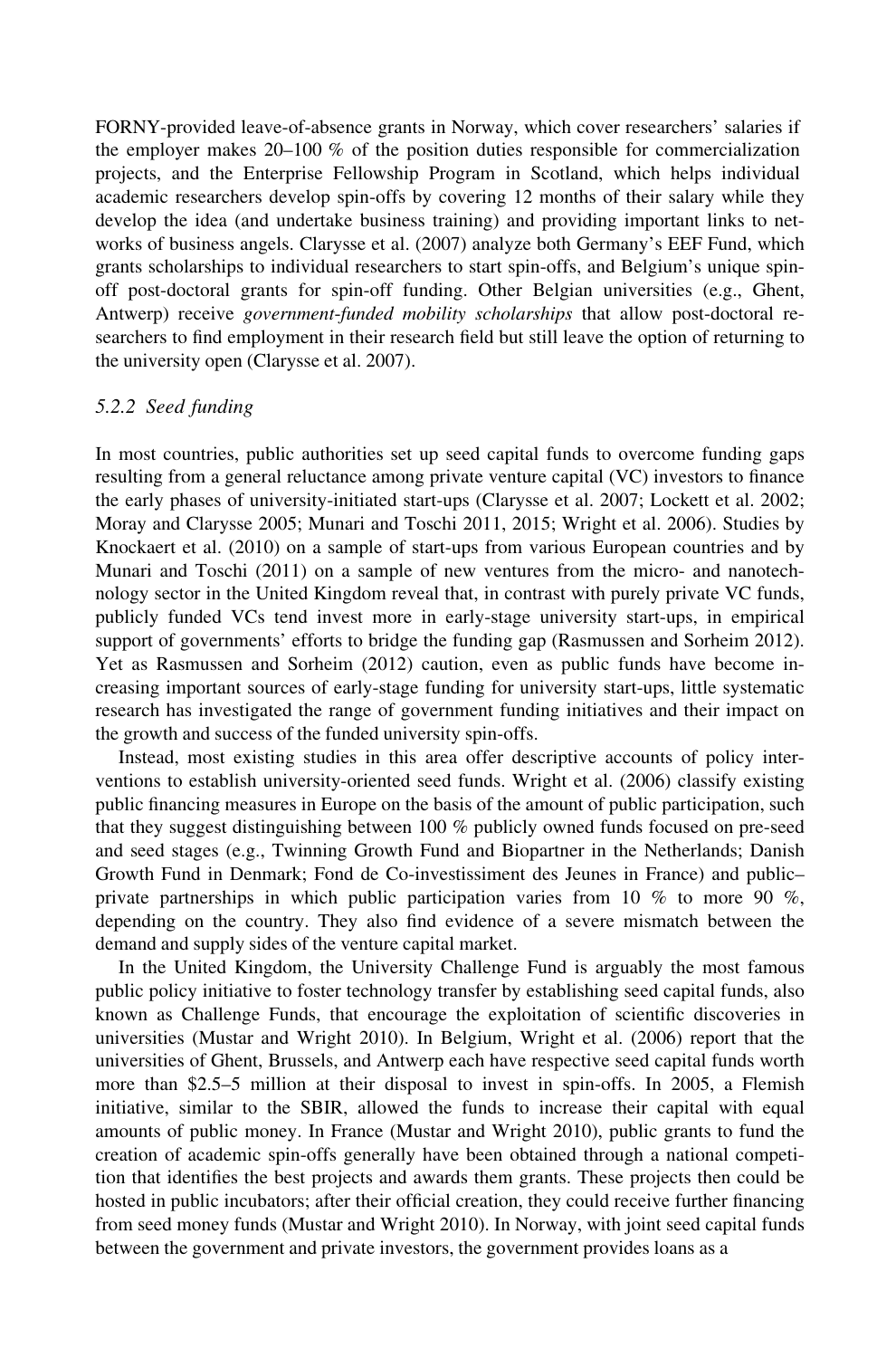risk-reduction mechanism, and private investors provide equity capital (Rasmussen and Rice 2012). The goal is to stimulate private investors to invest in early phases of new venture development, as well as share their competences with the new firms.

In contrast, Lotta (2003) reports the concern that overly extensive public sector activity may have a ''crowding out'' effect on private businesses, such as the markets for startup consultants or service providers. This author argues that the government instead should focus on providing support and services in areas not covered by existing markets, such as the collection, systematization, and dissemination of information or the coordination of programs that can increase networking among players in an innovation cycle.

As this review demonstrates, no academic study has addressed in detail the governance and design of publicly supported university seed funds, their investment strategies, or their ultimate impact. Research designed specifically to address the issues of the effectiveness of the financing measures thus is critical. $<sup>1</sup>$ </sup>

#### 5.2.3 Proof-of-concept funds

A set of mechanisms recently has emerged in several countries, under the label ''proof-ofconcept funds'' (PCF) or similar names (e.g., translational funds, pre-seed funds, proof-ofprinciple fund, fonds de maturation; Bradley et al. 2013; Gulbranson and Audretsch 2008; Maia and Cara 2013). These instruments focus on the early stages of the technology transfer process, to identify technologies that could be applied in new products and services and prepare for the actual transfer of technology or knowledge. A PCF typically provides funding to a project to assess its commercial potential, demonstrate the feasibility and value of the technology, facilitate the definition of the business plan or strategic plans, and encourage the formation and registration of a new company. In addition to direct financial support, many PCF programs establish comprehensive frameworks for enhancing the effectiveness of early-stage technology transfer processes, by adding facilities, management expertise, legal advice, or mentoring.

Although literature on these emerging instruments is growing, scant attention acknowledges the public policies that have been implemented to enhance their establishment and diffusion. In an early study, Rasmussen (2008) discusses policy initiatives in Canada, where general agencies such as the Industrial Research Assistance Program and the Business Development Bank of Canada provide considerable PCF to university research teams. Many Canadian university spin-offs have received such support, which specifically targets projects carried out in cooperation between academics and companies. The author cites the general positive impact of this public policy measure, reporting that spin-offs that received government support generally performed better, and 72 % of the supported startups subsequently received VC funding, compared with 44 % in the overall sample. In a subsequent study, Rasmussen and Sorheim (2012) analyzed another dedicated government grant program in Canada that provides financing to help turn discoveries and inventions into commercializable technologies. This funding opportunity focuses on individual researchers, to enable them to move their discovery further along the innovation pipeline. A similar program in Scotland provides funding for pre-commercialization phases; approximately £28.1 million has been awarded to 172 projects since 1999, though the authors

 $<sup>1</sup>$  A recente exception is represented by the study by Munari et al. (2015) analyzing the impact of university-</sup> oriented seed funds in Europe. This study, however, does not consider in detail the sources of capital (public vs. private) for such funds.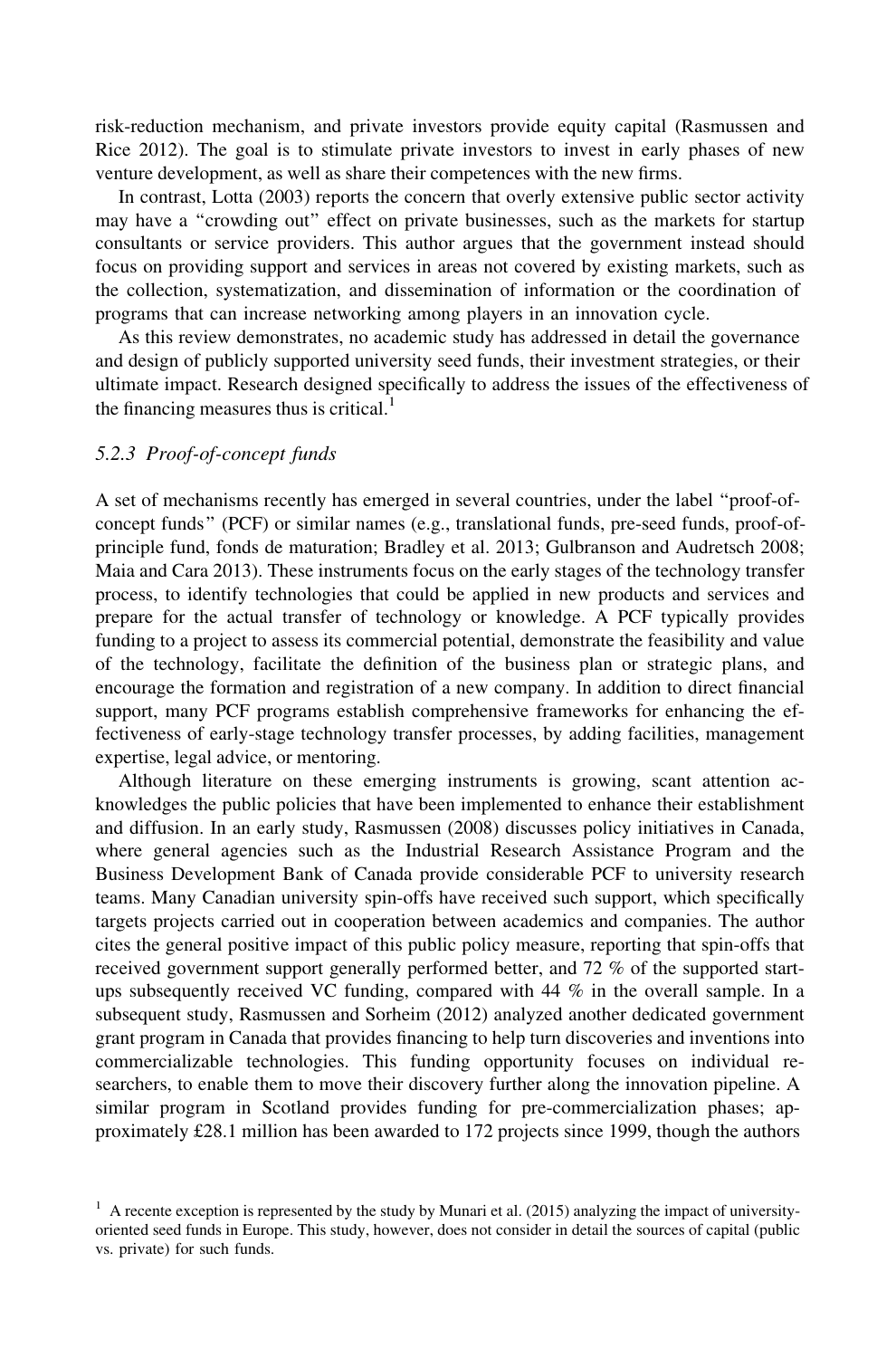have no evidence about the subsequent success of projects that received financing (Rasmussen and Sorheim 2012).

Hulsink et al. (2008) describe the entrepreneurship stimulation program TechnoPartner, set up by the government of the Netherlands in 2004 to promote knowledge and technology transfer through spin-off creation by universities and research institutes. It aims to address the financial and information-related obstacles academic spin-offs may encounter (e.g., improving markets for seed and early stage financing, providing specific information and advice to academic researchers). Uecke et al. (2010) instead analyze ''ForMaT–Research within a Team for the Market,'' a program initiated by the German federal ministry for education and research to foster knowledge and technology transfer. By providing a means to evaluate potential early and thus spur the innovation process, programs such as ForMaT also establish criteria for enhancing the effectiveness of the early stages of invention and technology transfer processes.

In general, the impact of public policy measures aimed at addressing the early financing gap appears positive. Using survey data, Huggins (2006) tests whether private sector seed funding for knowledge commercialization is more likely if public funding is already in place and find that universities that gain significant public funding are more likely to access private funding. With their review, Borlaug et al. (2009) similarly show that academic startups that demonstrate greater commercial success tend to be better endowed with public financing through dedicated government schemes and seed fund investments. The presence of early-stage public sector funding seemingly acts as a signal for private sector involvement, such that the probability of receiving private sector investment increases with the amount of public funding secured, due to the reduced risks of involvement and the apparent legitimacy of the investment (Leleux and Surlemont 2003).

However, other studies highlight the potential drawbacks of pre-seed and seed funding of academic start-ups. For example, providing public capital to create an academic spin-off may lead to an overvaluation of the IP during the start-up phase, as reflected in the amount of capital required to create such spin-offs. Clarysse et al. (2007) argue that this overvaluation does not have positive effects on the short-term performance of the spin-offs (measured by raised capital in a post–start-up stage). Another concern is that the prior use of public funding increases not the probability of private-sector investments but rather the likelihood of continuing public funds (Lotta 2003). These questions call for additional analyses and empirical evidence regarding the effectiveness of existing public PCF and seed financing measures for the commercialization of university inventions.

#### 5.2.4 Policies to create TTO facilities and infrastructures

Another type of public policy measures, extensively covered in existing academic literature, refers to financing the establishment and development of technology transfer offices and infrastructure. In line with legislative changes, several European governments started subsidizing ''interface'' services such as TTOs to help establish or develop their activities (van Zeebroeck et al. 2008; Wright and Filatotchev 2008). Lissoni et al. (2008) provide the example of Denmark, where the government provided substantial funding for the creation of a technology transfer infrastructure following the introduction of institutional ownership measures. In addition to financing the initial creation of a TTO at local universities, some countries (e.g., Norway, France, Germany, Belgium) seek to stimulate the professionalization of TTOs. In particular, national or regional institutions and universities in some countries grant TTOs extra funding so they can apply for patents or provide incubation services to potential spin-offs (Clarysse et al. 2007). Extant research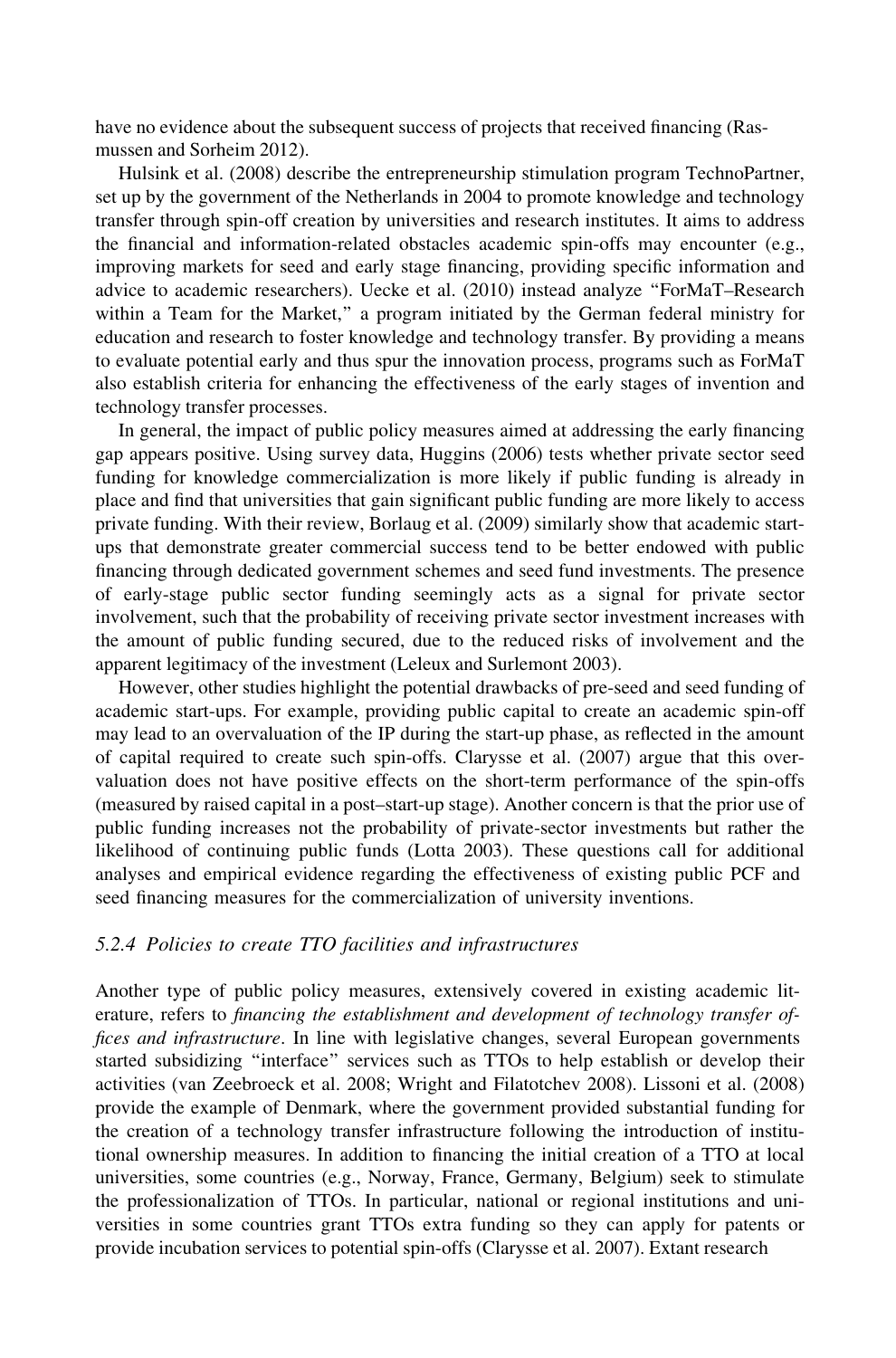indicates that beyond their expected impact, such measures increased the importance attached to patents and IP generally (Clarysse et al. 2007; Wright and Filatotchev 2008).

A related form of government support provides financial aid to university incubators and science parks, most of which have directly links to universities (Wright et al. 2006). This approach thus represents another viable public policy measure, aimed at facilitating commercialization of university inventions. Jacob et al. (2003) report that in the late 1990s, France and Sweden launched National Incubation Programs to decrease the knowledge gap and facilitate technology entrepreneurs' efforts to start up their businesses. The academic spin-offs that enrolled in these programs benefited from business support and low cost facilities. In addition, various organizations to support technology transfer were established during the 1990s in Sweden, with support from public funding, including a series of technology bridging foundations (Teknikbrostiftelser) that helped universities build links with industry and other stakeholders; a more recent development focuses on national competence centers, financed jointly by industry, university, and government (Jacob et al. 2003). In a study of French incubators, Mustar (2002) reports that at the end of 2001, 31 incubators had already hosted 440 projects, more than half of which won publicly funded national business creation competitions. Abetti (2004), addressing the case of Finland, shows that for almost three decades, the government supported the development of an extensive network of business incubators and provided support for the training of incubator managers with a multi-year grant from the Ministry of International Trade and Industry. This proactive approach to funding and incentivizing incubators in Finland appears to enhance not only university technology transfer but also economic growth and entrepreneurship on a broader scale (Abetti 2004). Furthermore, Borlaug et al. (2009) and Rasmussen and Rice (2012) explain how the Norwegian government participated in the funding of university incubators and science parks connected to large research institutions, through its SIVA agency, which acted as a part owner of infrastructure initiatives. The debate about the effectiveness of such measures continues though. For example, Aernoudt (2004) reports that no U.S. technology incubators in 2004 (including those established in the early 1980s) had achieved full financial self-reliance.

Science parks are another type of support infrastructure; they usually locate close to universities and receive substantial public funding. In Italy, most financial support for Italian science parks comes from public sources (e.g., Scientific Park of Trieste, VEGA science park, Galileo; Bigliardi et al. 2006). Some scholars underline the critical role of science parks, as support mechanisms for academic start-ups, yet a recent debate questions whether these infrastructure facilities actually represent efficient tools for enhancing startup performance (Cooper 1973, 1984; Meyer 2003). The results of a study performed in the United Kingdom demonstrate that science park firms report slightly higher research productivity than comparable firms not located in these facilities, measured by new products, services, and patents (Siegel et al. 2003). Another major concern relates to exit rates from the science parks, which tend to remain low. Phan et al. (2005) and Vohora et al. (2004) argue that the reason for these low exit rates may be existing incentive systems, which encourage science park managers to maintain full occupation capacity. The most obvious issues for the effectiveness of infrastructure initiatives thus are governance questions, related to the appropriate incentives and measures of science park or incubator performance, and the availability of organizational capabilities to help tenant firms develop to an "exit" point (Phan et al. 2005; Vohora et al. 2004).

Phan et al. (2005) also highlight that, because incubators and science parks often result from public–private partnerships, multiple principals have some say, which may lead to a principal–principal agency problems and opportunistic behavior by controlling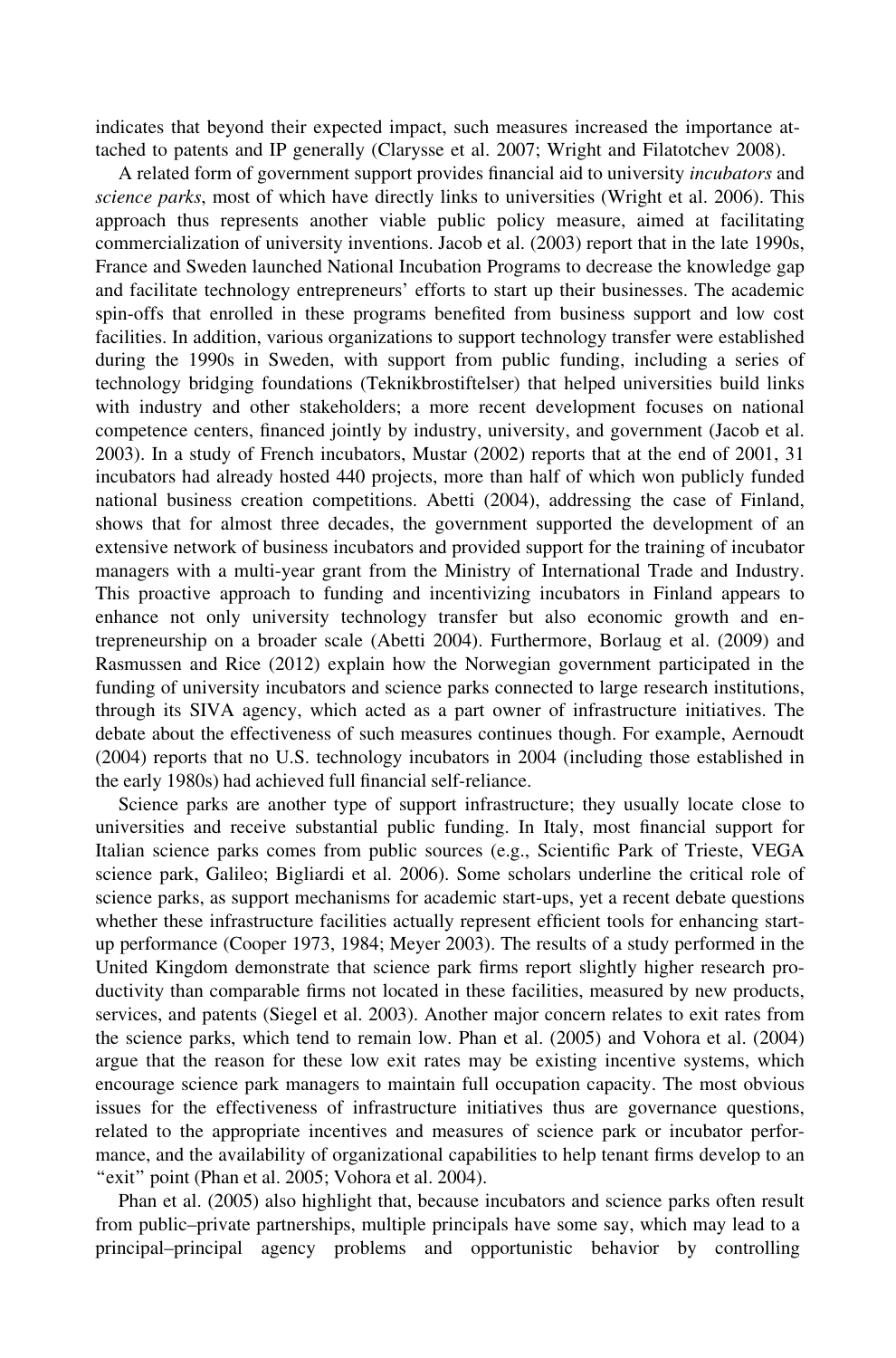shareholders. To the extent that the principles of good corporate governance are neither formalized nor embedded in the management routines of science parks and incubators, the principal–principal conflict may lead to inefficient resource allocation decisions by incubator and park administrators, which in turn decrease the efficiency and performance of their resident organizations (Phan et al. 2005).

Despite these questions about their actual efficiency and effectiveness, academic literature concurs that a key benefit of science parks and incubators for academic start-ups is the professional assistance they provide in spotting and joining established business networks. This benefit takes on particular relevance because, as various researchers assert, the ability to access external finance through networks is a central predictor of start-up firms' performance (Elfring and Hulsink 2003; Lee et al. 2001).

In summary, in addition to their primary role of encouraging technology transfer from university or R&D laboratories to high-tech entrepreneurial startups, support structures such as incubators, science parks, and so forth provide for job creation, regional economic development, and export promotion. However, only limited empirical evidence describes their actual contributions to successful knowledge transfer and economic development, suggesting the need for further, more in-depth research on their actual impact.

#### 5.2.5 Financing university–industry collaboration

To foster technology transfer and commercialization of university knowledge, another important tool is public support for university–industry research and technology partnerships (Bozeman and Gaughan 2007). With such public policy measures, national or regional governments can promote a fruitful, interdisciplinary framework for technology transfer processes (Uecke et al. 2010). In the United States, some of the most cited programs are the Small Business Administration's Innovation Research program (Au-dretsch et al. 2002), Small Business Technology Transfer research grants that provide support to cooperative early-stage R&D efforts between a small enterprise and a university partner (Wright and Filatotchev 2008), the Cooperative Research Act (Crow and Bozeman 1998; Scott 1989), and the National Science Foundation's industry–university cooperative research centers program (Feller et al. 2002; Gray and Walters 1998). In Europe, research considers the LINK scheme, established in the United Kingdom in 1986 to support collaborative research and development projects between industry and universities in strategically important areas, and Knowledge Transfer Partnerships, introduced in 2004 to help companies gain access to the knowledge, resources, and expertise available in universities so they could develop new products and working processes (Mustar and Wright 2010). Another example, presented by Van Looy et al. (2003), is Germany's soft R&D loan schemes, seeking to instill cooperative links between academia and industry. In the Netherlands, Hulsink et al. (2008) provide evidence about Subsidy Regulation Infrastructure Techno-starters, an initiative that provides subsidies to knowledge institutions when they support new technology firms.

More limited attention in academic literature addresses tax deduction schemes as fiscal instruments to support collaborations. Rasmussen and Rice (2012) note the Skattefunn action in Norway, designed such that the level of reimbursement for R&D expenses, in the form of tax deductions or direct grants, increases when a research institution is involved.

Policy measures to induce collaboration between universities and industry also rely on so-called technology programs. In Finland, the Tekes technology programs of the National Technology Agency favor collaborative projects, that is, those submitted by universities but supported by one or more industrial partners or those run by large firms that establish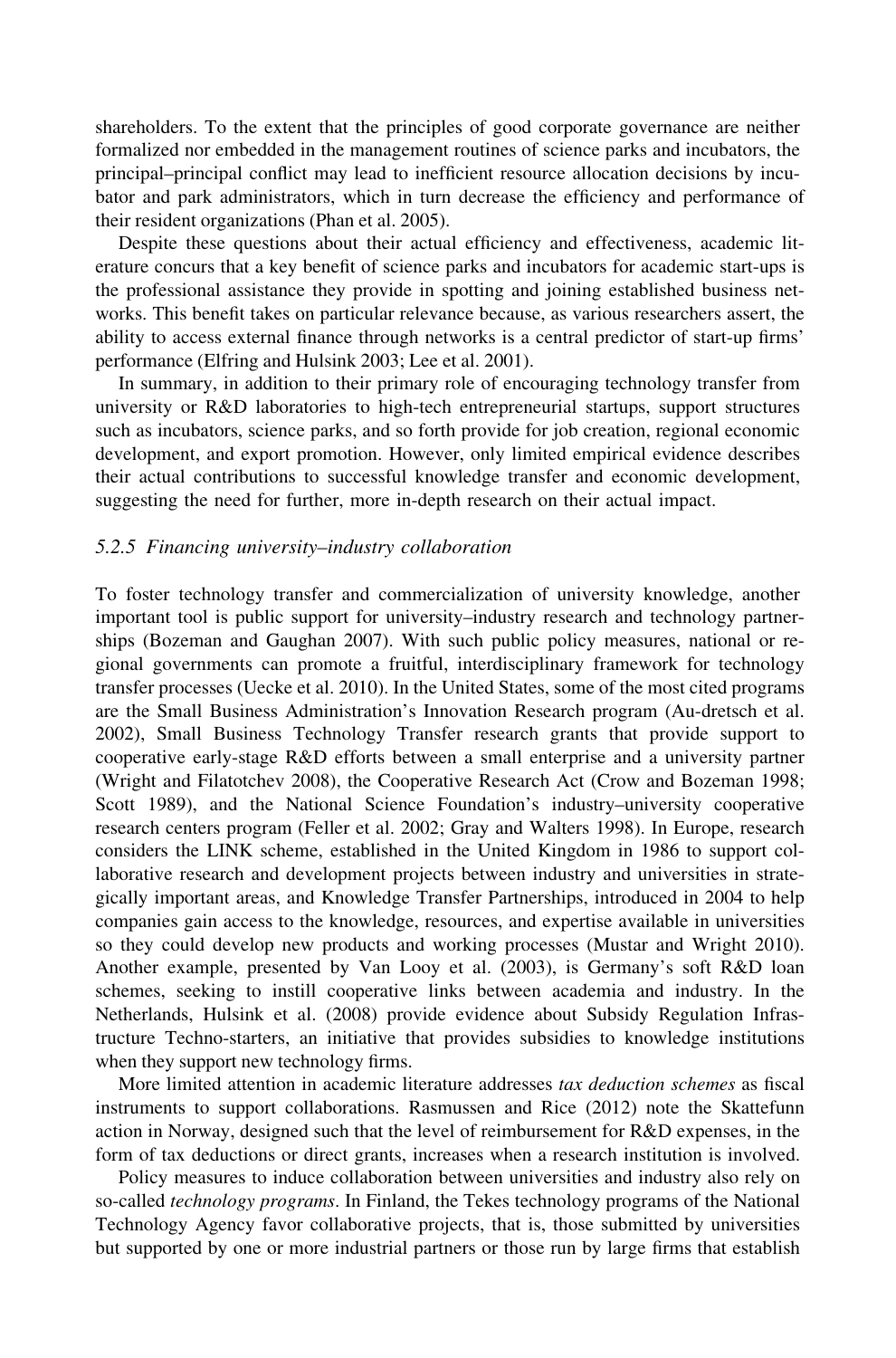subcontracts with universities (Salmenkaita and Salo 2002). The German EXIST program, introduced in 1997 (Eickelpasch and Fritsch 2005), aims to improve knowledge transfers between universities and the commercial sector by promoting entrepreneurship and encouraging the creation of start-ups by students and academic personnel.

Despite the clear value-adding objective of bringing incentive structures of academia and industry closer in line through collaboration, the overall effectiveness of these pro-grams remains in doubt. As Salmenkaita and Salo (2002) note, technology programs often invoke strong critiques for their rigid structures and premature selection of technological options that could hinder their overall effectiveness. Such programs also tend to favor R&D activities in established rather than emerging industries, which is a short-sighted approach that conflicts with the program's ultimate goals and could have negative impacts on national innovation systems over time (Salmenkaita and Salo 2002). Quantitative assessments of the ultimate impact of such programs are missing from extant literature, which mostly relies on descriptive or anecdotal evidence. It is therefore difficult to infer any concrete guidelines for the optimal design of such measures.

#### 5.3 Competence-building measures

The final group of public policy measures aims to address the so-called knowledge gap by training academic researchers and TTO personnel about aspects of technology transfer and commercialization. National and regional funds allocated to such competence-building programs support either independent programs or more general programs designed to encourage innovation and entrepreneurship. However, we uncovered very few studies that investigate these measures. Some examples of relevant studied policy measures include the Danish Action Plan for Entrepreneurship, the SPINNO Training Program in Finland, and the Science Enterprise Challenge in the United Kingdom, which fund universities (Mustar 2002). The previously discussed IPM measures in Canada (Rasmussen 2008) launched and sponsored technology transfer internship programs that were available only to consortia of universities, colleges, or hospitals, possibly in collaboration with non-academic organizations. Other Canadian government programs crafted to increase commercialization knowledge and skills among spin-off managers and TTO staff include the Science to Business program, which encourages recent research PhDs to pursue MBAs, and the Commercialization Management Grant program, through which TTOs can recruit recent MBAs to help commercialize IP resulting from publicly funded research (Rasmussen 2008).

Mustar and Wright (2010) discuss similar measures in the United Kingdom, such as the 2005 Medici Fellowship Scheme to address the lack of effective communication between academia and industry through 50 fellowships. To encourage the commercialization of biomedical research conducted by five U.K. universities, these fellowships provided commercial training and encouraged fellows to develop links with practitioners from the biotech business community and other external stakeholders. Another public policy measure sought to instill an entrepreneurial culture among academics and legitimize academic entrepreneurship as a career choice; this Science Enterprise Challenge initiative was established by the U.K. government in 1999 (Mustar and Wright 2010). It attempted to provide potential academic entrepreneurs with contacts to members of the finance community (e.g., seed funds, venture capitalists, business angels), as well as access to science park accommodations. As Mustar and Wright (2010) highlight, such publicly supported schemes can have a crucial role in the development of links with industry players for collaborative activities, such as mentoring schemes, seminars and master classes delivered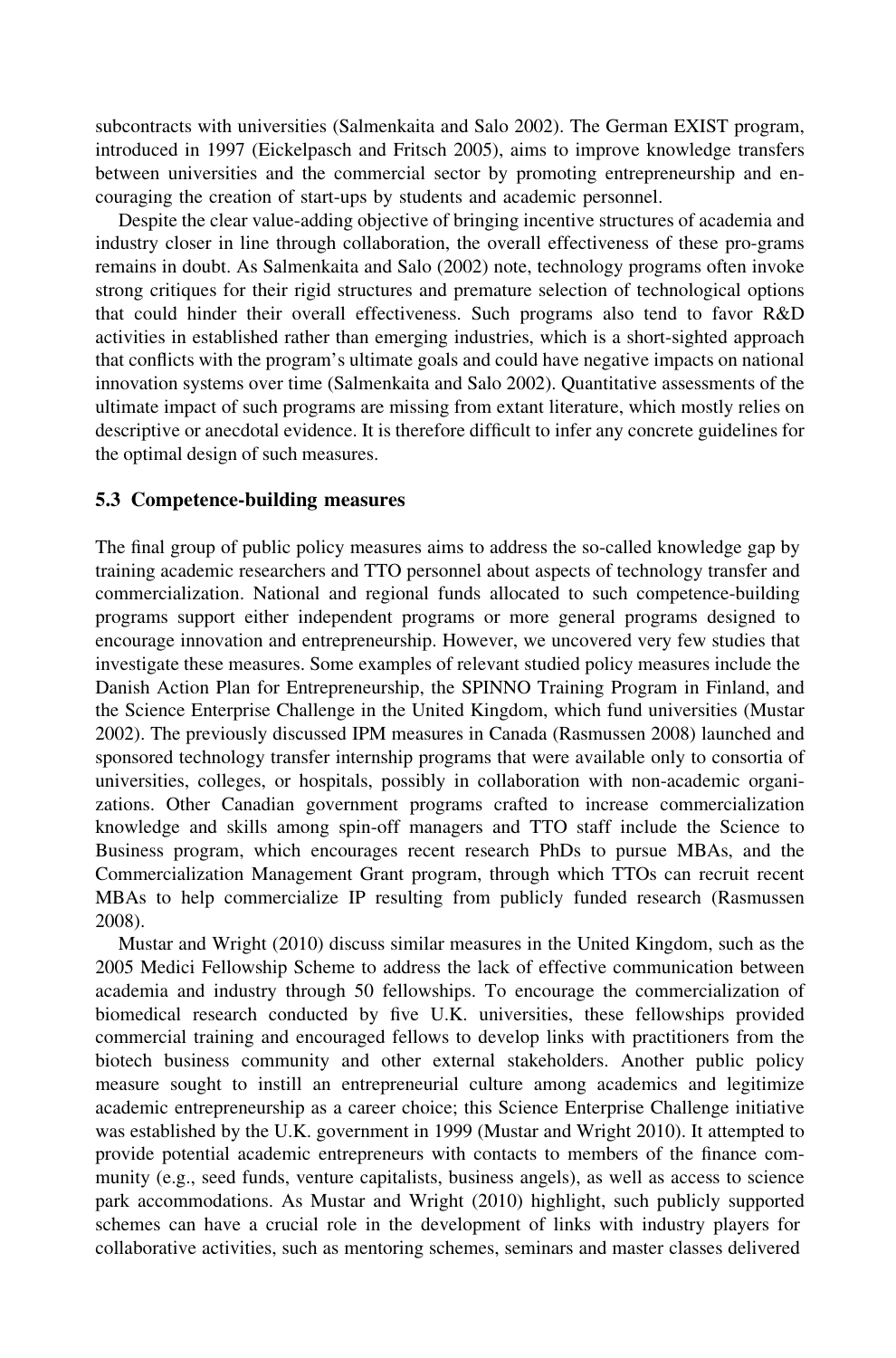by practitioners, or sponsorships of business plan competitions at universities. However, we found no academic studies that addressed the effectiveness of such support measures. This question demands more research attention and suggests an important avenue for research.

## 6 Discussion, implications, and further research

Various public measures in support of technology transfer have spurred a general increase in the number of academic spin-offs and other forms of technology transfer activities in the past two decades (Clarysse et al. 2007). With this review, we have sought to classify and summarize existing literature on such policy measures, so as to take stock of the lessons learned and highlight the overlooked questions that remain. Our review reveals a series of important gaps and issues to consider with regard to the design and impact of government support in this domain.

A strong imbalance marks the research attention devoted to various types of policy measures. Whereas some actions have been investigated by many contributions, such as reforms of university IPR regimes, others have received only scant attention. The design, characteristics, and effectiveness of other legislative measures, beyond those related to the ownership of university IPRs, need to be investigated in much more depth. In particular, research should consider the degree of autonomy of universities or the legal status of researchers and TTO managers. In relation to reforms of university IPRs, studies instead should address their impact on the actual commercialization rates of academic patents (e.g., commercial uses through licensing, sale, or spin-off formation) and their overall effects in terms of innovation and economic development.

Another promising research direction would be to assess the impact of specific fundingrelated initiatives (e.g., seed funds, subsidy schemes, PCF). For example, does the impact of policy measures vary according to the level of implementation (national/regional/local), the degree of involvement of universities or PROs (i.e., direct management or not), the level of the target beneficiaries (e.g., TTOs, academic spin-offs, individual researchers), or the context? Considering the lack of research into competence-building measures, we also call for more attention devoted to analyses of the optimal structure of this type of public support actions, along with detailed assessments of their impact.

Another clear imbalance we found in our review pertains to the focus on to policy designs, rather than actual impacts in terms of commercialization rates, innovation, economic development, societal benefits, or job creation. A considerable body of literature already provides detailed descriptions of the design and characteristics of measures designed to support technology transfer; far fewer studies are dedicated to the evaluation of their impact and relative effectiveness. One of the reasons for this gap may be the relatively recent character of many policies, making it difficult to obtain relevant track records or perform effective evaluations of their impact (Mustar and Wright 2010). It is therefore worthwhile to discuss this issue in more depth. In particular, we posit that this gap arises for different reasons, which in turn represent opportunities and challenges for research. For example, disentangling the effects of a single public policy intervention is challenging, because multiple government measures tend to be implemented in parallel. This difficulty clearly emerges in studies of the changes brought about by IPR reforms, which often are accompanied by other measures, such as the creation of TTOs or funding to foster academic patenting (Geuna and Rossi 2011). Thus, researchers must adopt a *comprehensive*,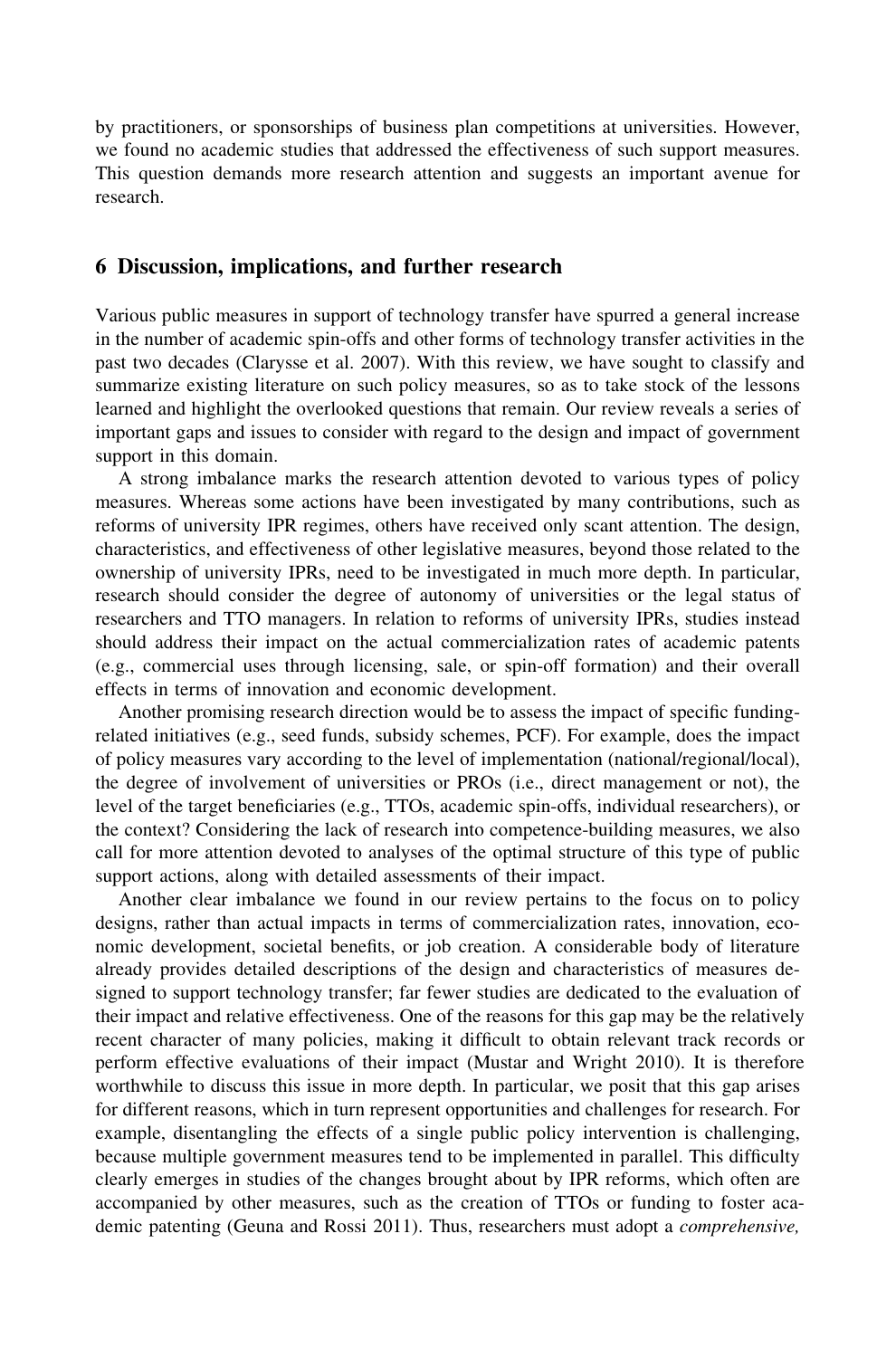integrative approach to judge the impact of government support measures, considering the long-term impacts of all the measures being implemented, as well as the interactions of both legislative/institutional and direct/financial measures.

Another methodological issue pertains to assessments of the relative impact of government policy measures. For example, it is virtually impossible to achieve a comprehensive assessment of the outcomes of technology transfer activities based solely on quantitative measures (e.g., number of patents, licenses, spin-off firms, revenues) (Rasmussen and Rice 2012). A vast range of other, non-market modes of interaction between academia and industry exist (e.g., consulting, graduated students, informal spillovers), and determining whether they exist as a consequence of public policy actions is difficult. This point highlights the need for research to develop more precise and comprehensive evaluation criteria and thus obtain a more precise, better measured assessment of the effectiveness of different public policy measures.

The assessment of public support measures also must account for differences in the institutional contexts and historical paths of public support for academic entrepreneurship and technology transfer, varied designs of policy measures, and divergent amounts of available resources, as well as the interaction of these factors with the nation's general innovation policy (Wright et al. 2006). This point also highlights the potential *comple*mentarity of measures targeting various levels (e.g., national, regional, local). To mitigate the risk of fragmentation in policy implementation and resource allocation (Munari and Toschi 2015), policy makers need to craft specific measures and design support mechanisms that address the complementary nature of their policies and thereby ensure more coherence and synergy in their implementation. A vast range of public policy measures undertaken simultaneously at many levels (national, regional, local) could create confusion (e.g., Rasmussen 2008) and result in the fragmentation of financial resources (i.e., too many programs of limited size and impact), as well as the potential for overlap among various programs and schemes, ultimately reducing the effectiveness of such measures (Lotta 2003). A comprehensive approach to policy formulation and implementation is necessary, by designing and implementing a *coherent overall strategy* that can enhance technology transfer and the commercialization of university knowledge.

The general lack of research on the impact of public policy measures may stem from the difficulty associated with obtaining the necessary data to perform such evaluations. Public authorities at international (e.g., EU Commission), national, and regional levels should facilitate the construction and consolidation of complete, systematic, reliable, and comparable data sets about the third-mission activities undertaken by universities and PROs. This major step would enable cross-country comparisons of the effectiveness of policy measures for technology transfer.

The preceding shortcomings have forced policy makers to design and implement public measures for technology transfer by relying on benchmarking and experimentation, instead of solid conceptual frameworks or evidence-based insights (Geuna and Muscio 2009). Researchers have a long way to go to integrate disparate practices into conceptual frameworks that can recommend ways to enhance the performance of these programs and improve the returns on investments of government resources (Rasmussen and Rice 2012).

Finally, taking all our findings into consideration, we offer several implications for national governments and public policy makers regarding the design, implementation, and assessment of measures to support technology transfer. First, they need a comprehensive, integrated approach toward policy formulation and implementation (legislative framework, funding, competences), striving for coherence and synergy across national, regional, local, and university-level policies and measures. Second, to address the inherent institutional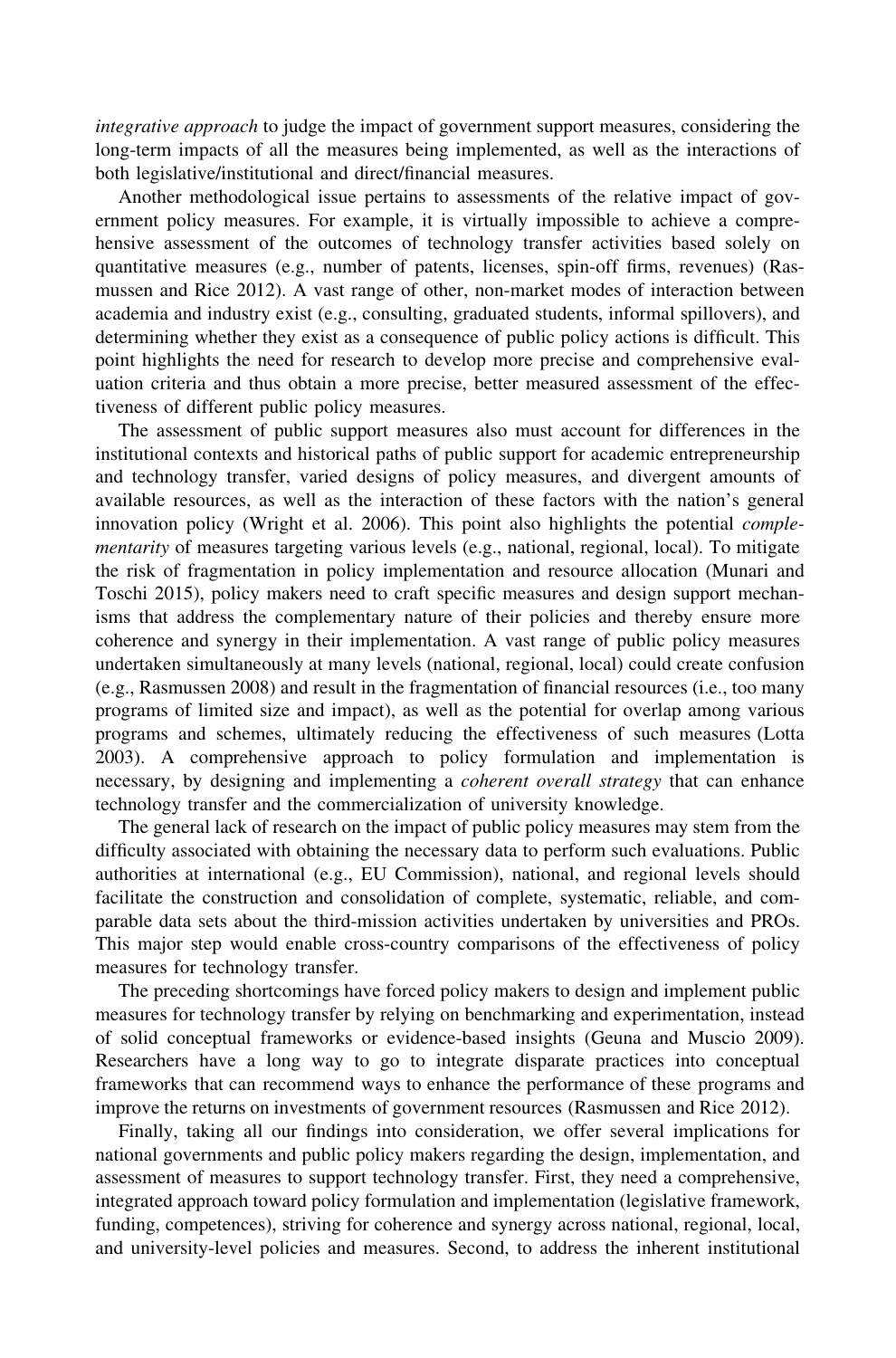differences and path dependencies, tailor-made solutions are required, featuring dynamic, flexible sets of initiatives that can shift with the constant changes in operational settings (Rasmussen 2008). Third, policy makers should demand and rely on better fitting, more precise indicators to account for the interplay of the full array of knowledge transfer channels and mechanisms (Mowery and Sampat 2005). In this sense, making timely data widely available to researchers, university administrators, and policy makers is an important prerequisite of accurate assessments of the impact of public policy measures and a key input for benchmarking exercises that seek to identify successful experiences and best practices to build on in the future.

Acknowledgments Financial support by the EC project 217299 InnoS&T and the EIBURS programme of the European Investment Bank (''Financing Knowledge Transfer in Europe''—FiNKT project) is gratefully acknowledged.

## References

- Abetti, P. A. (2004). Government-supported incubators in the Helsinki region, Finland: Infrastructure, results, and best practices. Journal of Technology Transfer, 29(1), 19–40.
- Aernoudt, R. (2004). Incubators: Tool for entrepreneurship? Small Business Economics, 23, 127–135.
- Audretsch, D. B., Link, A. N., & Scott, J. T. (2002). Public/private technology partnerships: Evaluating SBIR-supported research. Research Policy, 31, 145–158.
- Azagra Caro, J. M., De Lucio, I. F., & Gracia, A. G. (2003). University patents: Output and input indicators… of what? Research Evaluation, 12, 5–16.
- Azagra-Caro, J. (2010). Do public research organisations own most patents invented by their staff? Science and Public Policy, 38(3), 237–250.
- Balconi, M., Borghini, S., & Moisello, A. (2003). Ivory tower vs. spanning university: il caso dell'Universita di Pavia. In A. Bonaccorsi (Ed.), Il Sistema della Ricerca Pubblica in Italia (pp. 133–175). Milan: Franco Angeli.
- Baldini, N. (2006). The act on inventions at public research institutions: Danish universities' patenting activity. Scientometrics, 69(2), 387–407.
- Baldini, N., Fini, R., & Grimaldi, R. (2012). The transition towards entrepreneurial universities: An assessment of academic entrepreneurship in Italy. Available at SSRN: http://ssrn.com/abstract= 1979450 or doi:10.2139/ssrn.1979450
- Baldini, N., Fini, R., Grimaldi, R., & Sobrero, M. (2010). The institutionalisation of university patenting activity in Italy. Diffusion and evolution of organisational practices. SSRN—id1632430 paper.
- Baldini, N., Fini, R., Grimaldi, R., & Sobrero, M. (2014). Organisational change and the institutionalisation of university patenting activity in Italy. Minerva, 52, 27–53.
- Baldini, N., Grimaldi, R., & Sobrero, M. (2006). Institutional changes and the commercialization of academic knowledge: A study of Italian universities' patenting activities between 1965 and 2002. Research Policy, 35(4), 518–532.
- Bigliardi, B., Dormio, A. I., Nosella, A., & Petroni, G. (2006). Assessing science parks' performances: Directions from selected Italian case studies. Technovation, 26, 489–505.
- Borlaug, S. B., Grünfeld, L., Gulbrandsen, M., Rasmussen, E., Rønning, L., Spilling, O. R., & Vinogradov, E. (2009). Between entrepreneurship and technology transfer: Evaluation of the FORNY programme. In Rapport/NIFU STEP; 19/2009, NIFU STEP, Oslo, p. 160.
- Bozeman, B. (2000). Technology transfer and public policy: A review of research and theory. Research Policy, 29, 627–655.
- Bozeman, B., & Gaughan, M. (2007). Impacts of grants and contracts on academic researchers' interactions with industry. Research Policy, 36(5), 694–707.
- Bradley, S. R., Hayter, C. S., & Link, A. N. (2013). Proof of concept centers in the United States: An exploratory look. Journal of Technology Transfer, 38(4), 349–381.
- Calderini, M., Garrone, P., & Sobrero, M. (2003). Corporate governance, market structure, and innovation. Cheltenham, UK: Edward Elgar Publishing.
- Carayol, N., & Matt, M. (2004). Does research organization influence academic production? Laboratory level evidence from a large European university. Research Policy, 33, 1081–1102.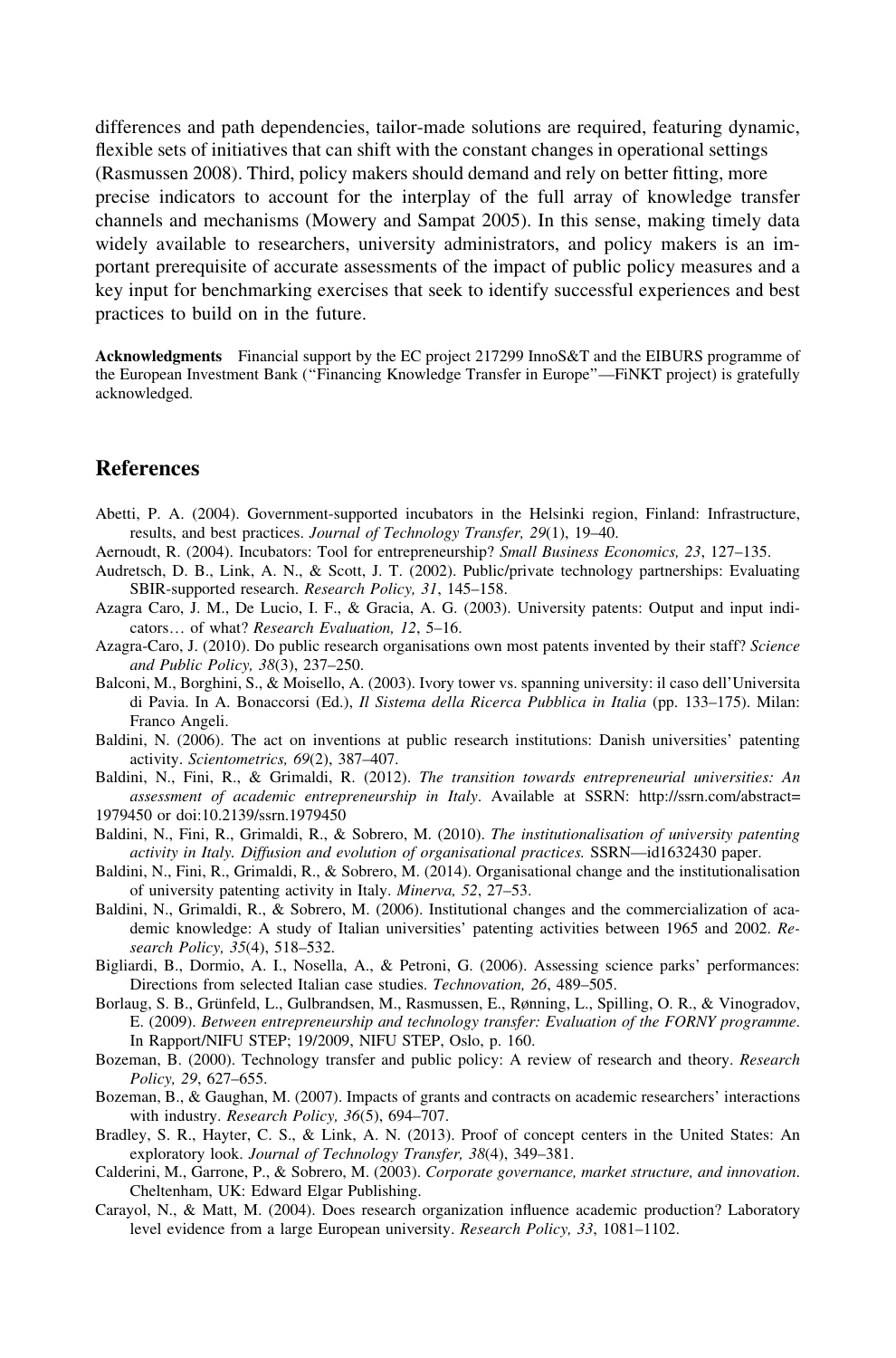- Cesaroni, F., & Piccaluga, A. (2003). Universities and intellectual property rights in Southern European countries. New York: Mimeo.
- Clarysse, B., Wright, M., Lockett, A., Mustar, P., & Knockaert, M. (2007). Academic spin-offs, formal technology transfer and capital raising. Industrial and Corporate Change, 16(4), 609–640.
- Colyvas, J., Crow, M., Gelijns, A., Mazzoleni, R., Nelson, R. R., Rosenberg, N., & Sampat, B. N. (2002). How do university inventions get into practice? Management Science, 48(1), 61–72.
- Cooper, A. C. (1973). Technical entrepreneurship: What do we know? R&D Management, 3 (2).
- Cooper, A. C. (1984). Contrasts in the role of incubator organizations in the founding of growth-oriented companies. Frontiers of entrepreneurship research. Babson Park: Babson College.
- Crespi, G., Geuna, A., Nomaler, O., & Verspagen, B. (2010). University IPRs and knowledge transfer: Is university ownership more efficient? Economics of Innovation and New Technology, 19(7).
- Crow, M., & Bozeman, B. (1998). Limited by design: R&D laboratories in the US national innovation system. New York: Columbia Univ. Press.
- Czarnitzki, D., Hussinger, K., & Schneider, C. (2011). Commercializing academic research: The quality of faculty patenting. Industrial and Corporate Change, 20(5), 1403–1437.
- Damsgaard E. F., & Thursby, M. C. (2012). University entrepreneurship and professor privilege. NBER Working Paper no. 17980. http://www.nber.org/papers/w17980
- Debackere, K., & Vergeulers, R. (2005). The role of academic technology transfer organizations in improving industry science links. Research Policy, 34, 321–342.
- Della Malva, A., Lissoni, F., & Llerena, P. (2008). Institutional change and academic patenting: French universities and the Innovation Act of 1999. University of Strasbourg: Working Papers of BETA, no. 2008-09.
- Eickelpasch, A., & Fritsch, M. (2005). Contests for cooperation—A new approach in German innovation policy. Research Policy, 34, 1269–1282.
- Elfring, T., & Hulsink, W. (2003). Networks in Entrepreneurship: The case of high-technology firms. ERIM Report Series Research in Management ERS-2001-28-STR.
- Etzkowitz, H., Webster, A., Gebhardt, C., & Cantisano Terra, B. R. (2000). The future of the university and the university of the future: Evolution of ivory tower to entrepreneurial paradigm. Research Policy, 29, 313–330.
- Feldman, M., Link, A., & Siegel, D. (2002). The Economics of science and technology: An overview of initiatives to foster innovation, entrepreneurship, and economic growth. Boston: Kluwer Academic Publishers.
- Feldman, M., & Stewart, I. (2006). Knowledge transfer and innovation: A review of the policy relevant literature. Prepared for the Ontario Ministry of Research and Innovation.
- Feller, I., Ailes, C. P., & Roessner, J. D. (2002). Impacts of research universities on technological innovation in industry: Evidence from engineering research centers. Research Policy, 31, 457–474.
- Gallochat, A. (2003). *French technology transfer and ip policies*. In: OECD (2003) Turning Science into Business. Patenting and Licensing at Public Research Organizations, Organisation for Economic Cooperation and Development, Paris.
- Geuna, A. (1998). Determinants of university participation in EU-funded R&D cooperative projects. Research Policy, 26, 677–687.
- Geuna, A., & Muscio, A. (2009). The governance of university knowledge transfer: A critical review of the literature. Minerva, 47(1), 93–114.
- Geuna, A., & Nesta, L. J. (2006). University patenting and its effects on academic research: The emerging European evidence. Research Policy, 35, 790–807.
- Geuna, A., & Rossi, F. (2011). Changes to university IPR regulations in Europe and the impact on academic patenting. Research Policy, 40, 1068–1076.
- Giuri, P., Munari, F., & Pasquini, M. (2013). What determines university patent commercialization? Empirical evidence on the role of university IPR ownership. Industry and Innovation, 20(5).
- Goldfarb, B., & Henrekson, M. (2003). Bottom-up versus top-down policies towards the commercialization of university intellectual property. Research Policy, 32, 639–658.
- Gray, D. O., & Walters, S. G. (1998). Managing the industry/university cooperative research centers. A Guide for directors and other stakeholders. Columbus–Richland: Battelle Press.
- Grimaldi, R., Kenney, M., Siegel, D. S., & Wright, M. (2011). 30 years after Bayh–Dole: Reassessing academic entrepreneurship. Research Policy, 40, 1045–1057.
- Gulbrandsen, M., & Slipersæter, S. (2007). The third mission and the entrepreneurial university model. In A. Bonaccorsi & C. Daraio (Eds.), Universities and strategic knowledge creation: Specialization and performance in Europe (pp. 112–143). Cheltenham: Edward Elgar.
- Gulbranson, C. A., & Audretsch, D. B. (2008). Proof of concept centers: Accelerating the commercialization of university innovation. Journal of Technology Transfer, 33(2), 249–258.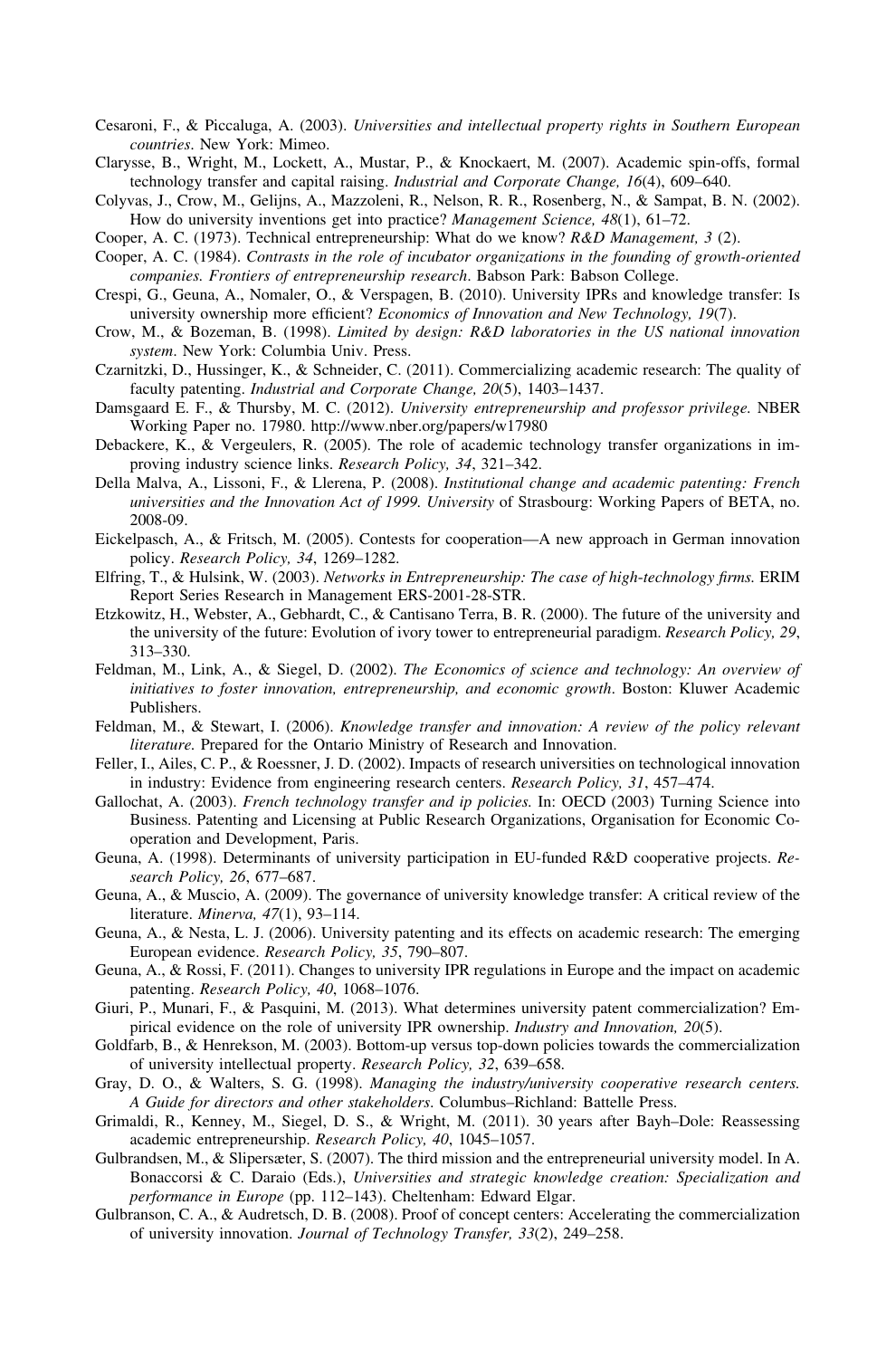- Huelsbeck, M. & Lehmann, E. (2006): German university patenting and licensing: Legally prescribed incentives and institutional determinants of university–industry-technology-transfer. DRUID-DIME Academy Winter Conference 2007 Paper.
- Huggins, R. (2006). Universities and knowledge-based venturing: Finance, management and networks in London. Paper for the DRU9ID Summer Conference 2006.
- Hulsink, W., Suddle, K., & Hessels, J. (2008). Science and technology-based regional entrepreneurship in the Netherlands: Building support structures for business creation and growth entrepreneurship. ERIM Report Series Research in Management ERS-2008-048-ORG.
- Iversen, E. J., Gulbrandsen, M., & Klitkou, A. (2007). A baseline for the impact of academic patenting legislation in Norway. Scientometrics, 70, 393–414.
- Jacob, M., Lundqvist, M., & Hellsmark, H. (2003). Entrepreneurial transformations in the Swedish University system: The case of Chalmers University of Technology. Research Policy, 32(9), 1555–1568.
- Jaffe, A. (2000). The U.S. patent system in transition: Policy innovation and the innovation process. Research Policy, 29, 531–557.
- Jensen, R., & Thursby, M. (2001). Proofs and prototypes for sale: The licensing of university inventions. American Economic Review, 91(1), 240–259.
- Kenney, M., & Patton, D. (2009). Reconsidering the Bayh–Dole Act and the current university invention ownership model. Research Policy, 38, 1407–1422.
- Knockaert, M., Wright, M., Clarysse, B., & Lockett, A. (2010). Agency and similarity effects and the VC's attitude towards academic spin-out investing. Journal of Technology Transfer, 35, 567–584.
- Kortum, S., & Lerner, J. (1999). What is behind the recent surge in patenting? Research Policy, 28, 1–22.
- Lee, C., Lee, K., & Pennings, J. (2001). Internal capabilities, external networks, and performance: A study on technology-based ventures. Strategic Management Journal, 22, 615–640.
- Leleux, B., & Surlemont, B. (2003). Public versus private venture capital: Seeding or crowding out? A pan-European analysis. Journal of Business Venturing, 18, 81–104.
- Lerner, J. (1999). The government as venture capitalist: The long-run effects of the SBIR program. Journal of Business, 72, 285–318.
- Link, A. N., & Scott, J. T. (2010). Government as entrepreneur: Evaluating the commercialization success of SBIR projects. Research Policy, 39(5), 589–601.
- Link, A. N., & Scott, J. T. (2012). Employment growth from the small business innovation research program. Small Business Economics, 39, 265–287.
- Link, A. N., & Scott, J. T. (2013). Public R&D subsidies, outside private support, and employment growth. Economics of Innovation and New Technology, 22(6), 537–550.
- Lissoni, F. (2012). Academic patenting in Europe: An overview of recent research and new perspectives. World Patent Information, 34(3), 197–205.
- Lissoni F., Pezzoni, M., Potì, B., & Romagnosi, S. (2013). University autonomy, IP legislation and academic patenting: Italy, 1996–2006. Industry and Innovation, 20(5).
- Lissoni, F., Llerena, P., McKelvey, M., & Sanditov, B. (2008). Academic patenting in Europe: New evidence from the KEINS database. Research Evaluation, 17(2), 87-102.
- Lockett, A., Murray, G., & Wright, M. (2002). Do UK venture capitalists still have a bias against investment in new technology firms? Research Policy, 31, 1009–1030.
- Lotta, V. (2003). Public provision of business support services in Finland. ETLA Discussion Papers, The
- Research Institute of the Finnish Economy (ETLA), No. 850, http://hdl.handle.net/10419/63769 Macdonald, S. (2009). Seducing the goose. Patenting by UK Universities. Sheffield: University of Sheffield. Maia, C., & Cara, J. (2013). The role of a proof of concept center in a university ecosystem: An exploratory study. Journal of Technology Transfer, 38(5), 641–650.
- Mansfield, E., & Lee, J.-Y. (1996). The modern university: Contributor to industrial innovation andrecipient of industrial R&D support. Research Policy, 25(7), 1047–1058.
- Meyer, M. (2003). Academic patents as an indicator of useful research? A new approach to measure academic inventiveness. Research Evaluation, 12, 17–27.
- Meyer, M. S., & Tang, P. (2007). Exploring the "value" of academic patents: IP management practices in UK universities and their implications for third-stream indicators. Scientometrics, 70, 415–440.
- Moray, N., & Clarysse, B. (2005). Institutional change and resource endowments to science based entrepreneurial firms. Research Policy, 34(7), 1010–1027.
- Mowery, D. C., Nelson, R. R., Sampat, B. N., & Ziedonis, A. A. (2001). The growth of patenting and licensing by U.S. universities: An assessment of the effects of the Bayh–Dole act of 1980. Research Policy, 30, 99–119.
- Mowery, D. C., & Sampat, B. N. (2005). The Bayh–Dole Act of 1980 and university–industry technology transfer: A model for other OECD governments. Journal of Technology Transfer, 30, 115–127.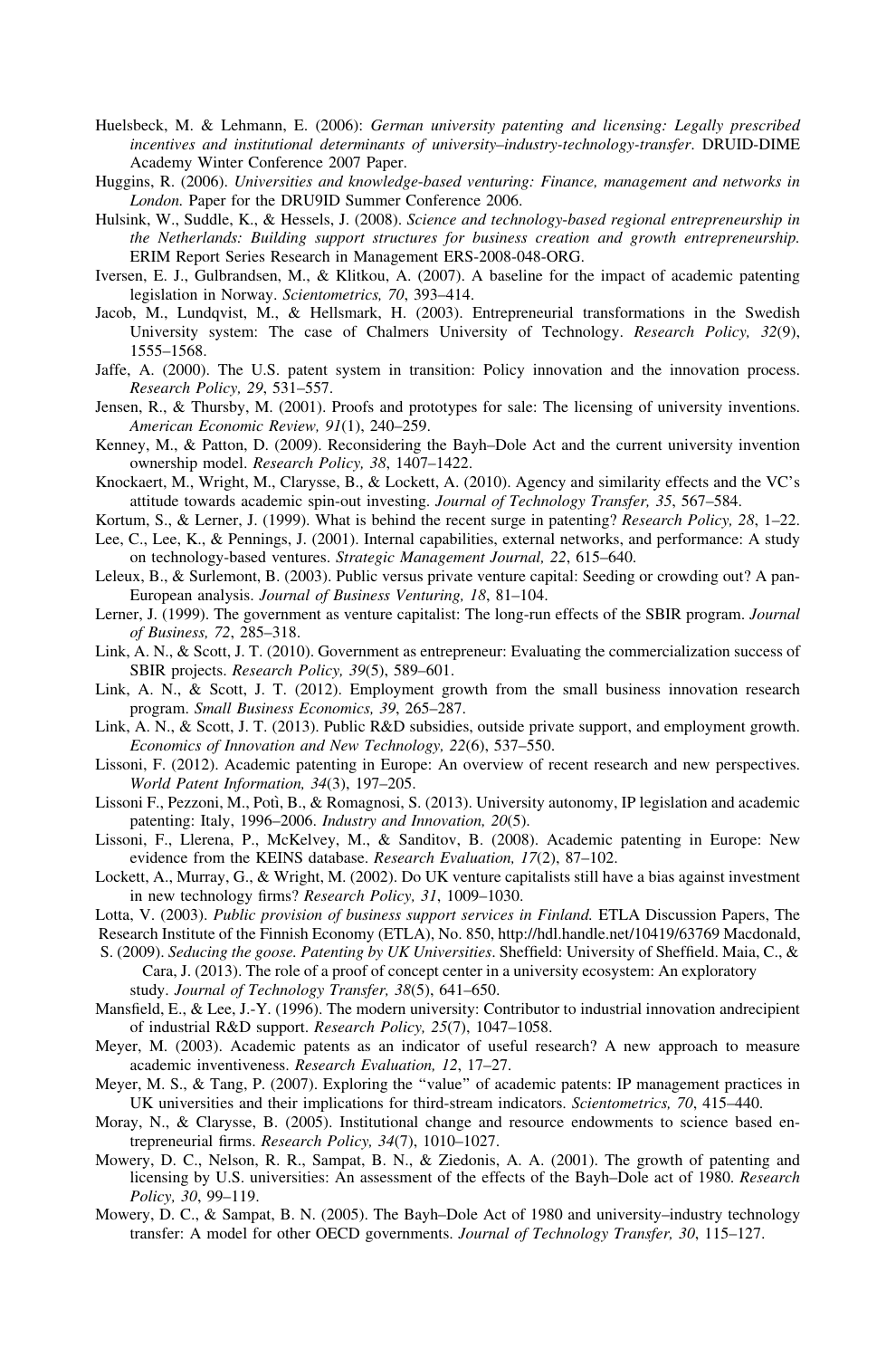- Munari, F., & Toschi, L. (2011). Do venture capitalists have a bias against investment in academic spinoffs? Evidence from the micro- and nanotechnology sector in the UK. Industrial and Corporate Change, 20(2), 397–432.
- Munari, F., Pasquini, M., Toschi, L. (2015). From the lab to the stock-market? The characteristics and impact of university–oriented seed funds in Europe. Journal of Technology Transfer, forthcoming.
- Munari, F., Toschi, L. (2015). Assessing the impact of public venture capital programmes in the United Kingdom: Do regional characteristics matter? Journal of Business Venturing, 30(2), 205–226.
- Mustar, P. (2002). Public support for the spin-off companies from higher education and research institutions. In Proceedings of the strata consolidated workshop.
- Mustar, P., & Wright, M. (2010). Convergence or path dependency in policies to foster the creation of university spin-off firms? A comparison of France and the United Kingdom. Journal of Technology Transfer, 35, 42–65.
- Phan, P. H., Siegel, D. S., & Wright, M. (2005). Science parks and incubators: Observations, synthesis and future research. Journal of Business Venturing, 20, 165–182.
- Ranga, L. M., Debackere, K., & von Tunzelmann, N. (2003). Entrepreneurial universities and the dynamics of academic knowledge production: A case study of basic vs. applied research in Belgium. Scientometrics, 58, 301–320.
- Rasmussen, E. (2008). Government instruments to support the commercialization of university research: Lessons from Canada. Technovation, 28, 506–517.
- Rasmussen, E., & Borch, O. J. (2006). The university and the spin-off process-A dynamic capability approach.
- Rasmussen, E., & Rice, M. P. (2012). A framework for government support mechanisms aimed at enhancing university technology transfer: The Norwegian case. International Journal of Technology Transfer and Commercialisation  $11(\frac{1}{2})$ .
- Rasmussen, E., & Sorheim, R. (2012). How governments seek to bridge the financing gap for university spin-offs: Proof-of-concept, pre-seed, and seed funding. Technology Analysis & Strategic Management, 24(7), 663–678.
- Reale, E., & Poti, B. (2009). Italy: Local policy legacy and moving to an ''in between'' configuration. University Governance Higher Education Dynamics, 25, 77–102.
- Rogers, E. M. (2002). The nature of technology transfer. Science Communication, 23(3), 323–341.
- Salmenkaita, J.-P., & Salo, A. (2002). Rationales for government interventions in the commercialization of new technologies. Technology Analysis & Strategic Management, 14(2), 183–200.
- Saragossi, S., & de la Potterie, B. V. P. (2003). What patent data reveal aboutuniversities: The case of Belgium. Journal of Technology Transfer, 28, 47–51.
- Scott J. T. (1989). Historical and economic perspectives on the National Cooperative Research Act in cooperative research and development: The industry–university–government relationship. In A. N. Link & G. Tassey. Dordrecht: Kluwer Academic Publishers.
- Siegel, D., Westhead, P., & Wright, M. (2003). Assessing the impact of university science parks on research productivity: Exploratory firm-level evidence from the United Kingdom. International Journal of Industrial Organization, 21, 1357–1369.
- Stankiewicz, R. (1998). Science parks and innovation centers. In H. Etzkowitz, A. Webster, & P. Healey (Eds.), Capitalizing knowledge-new intersections of industry and academia (pp. 133–147). New York: State University of New York Press.
- Sterzi, V. (2011) Academic patent value and knowledge transfer in the UK. Does patent ownership matter? MPRA Paper No. 34955, posted 23. November 2011/10:07. http://mpra.ub.uni-muenchen.de/34955/Tang,
- P. (2008). Exploiting university intellectual property in the UK. London: Intellectual Property Institute.
- Toole, A. A., Czarnitzki, D. (2005). Biomedical academic entrepreneurship through the SBIR program. Working Paper 11450 http://www.nber.org/papers/w11450
- Uecke, O., Rajendran, L., Schellin, S., & Simons, K. (2010). Enhancing effectiveness in early stages of technology transfer and entrepreneurship: The case of a new Alzheimer's disease treatment. Conference paper 18th annual high technology small firms conference.
- Valentin, F., & Jensen, R. (2007). Effects on academia-industry collaboration of extending university property rights. Journal of Technology Transfer, 32(3), 251–276.
- Van der Steen, M., Bekkers, R., BodasFreitas, I., & Gilsing, V. (2008). Beyond the demand-side perspective of technology transfer policies: An empirical analysis of the Netherlands. Conference paper for the DIME conference.
- Van Looy, B., Debackere, K., & Andries, P. (2003). Policies to stimulate regional capabilities via university–industry collaboration: An analysis and assessment. R&D Management, 33, 2.